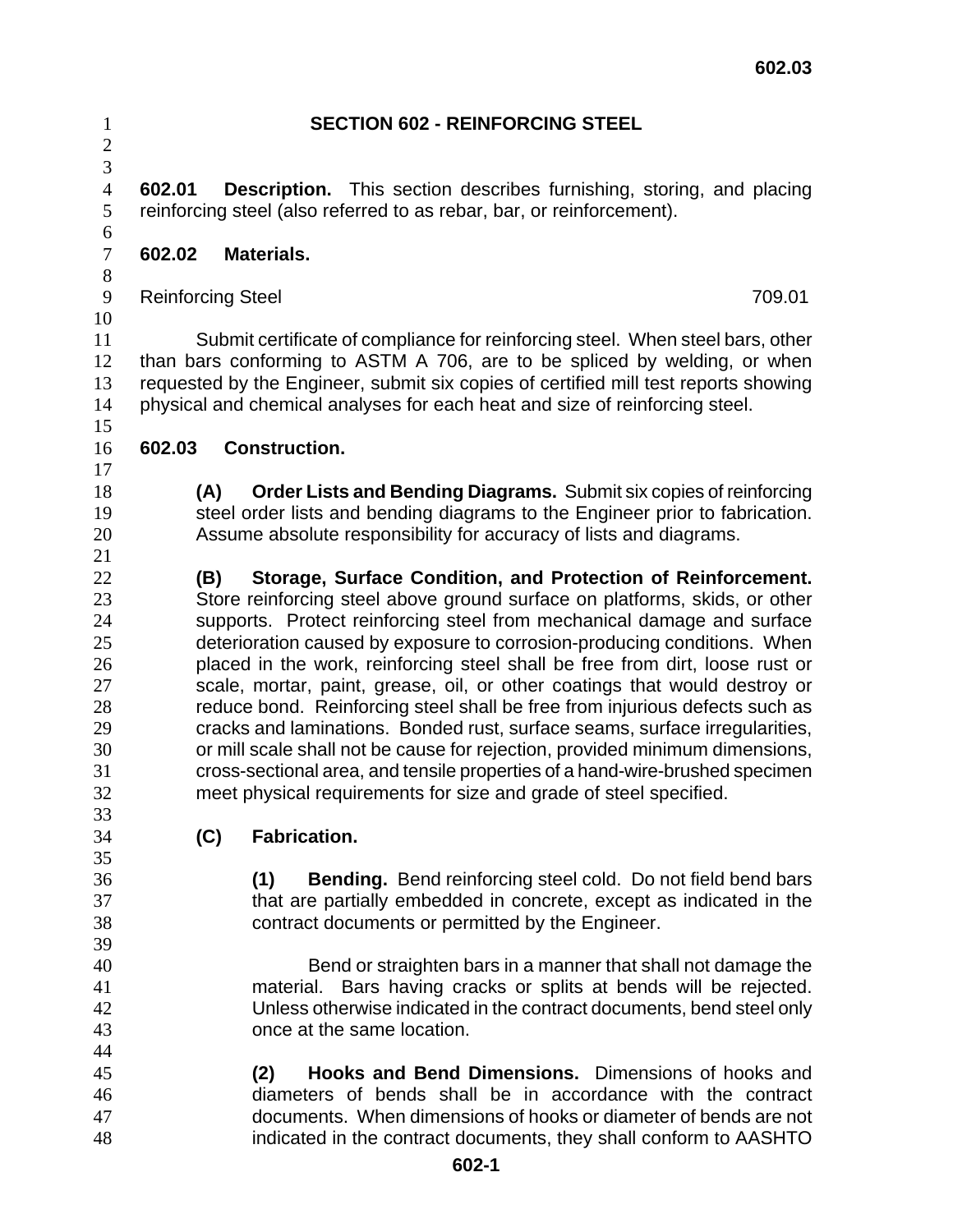- *LRFD Bridge Design Specifications*, Second Edition, Article 5.10.2 Hooks and Bends.
- **(3) Identification.** Ship reinforcing steel in standard bundles. Tag bundles of reinforcing bars showing quantity, grade, size, and identification that allows for checking, sorting, and placing. Tag bundles of welded wire fabric reinforcement showing quantity, style designation, width, and length.
- **(D) Placing and Fastening.** Place and fasten reinforcing steel bars in accordance with recommended practices and procedures in CRSI *Placing Reinforcing Bars*. Accurately place reinforcing steel and hold firmly in position indicated in the contract documents by wiring at intersections and splices; and by using bar supports accepted by the Engineer that have sufficient strength to resist crushing under applied loads. Unless otherwise indicated in the contract documents, place reinforcing steel within tolerances conforming to Table 602.03-1 – Placement Tolerances. Begin concrete placement only after the Engineer inspects and accepts reinforcing steel position.
-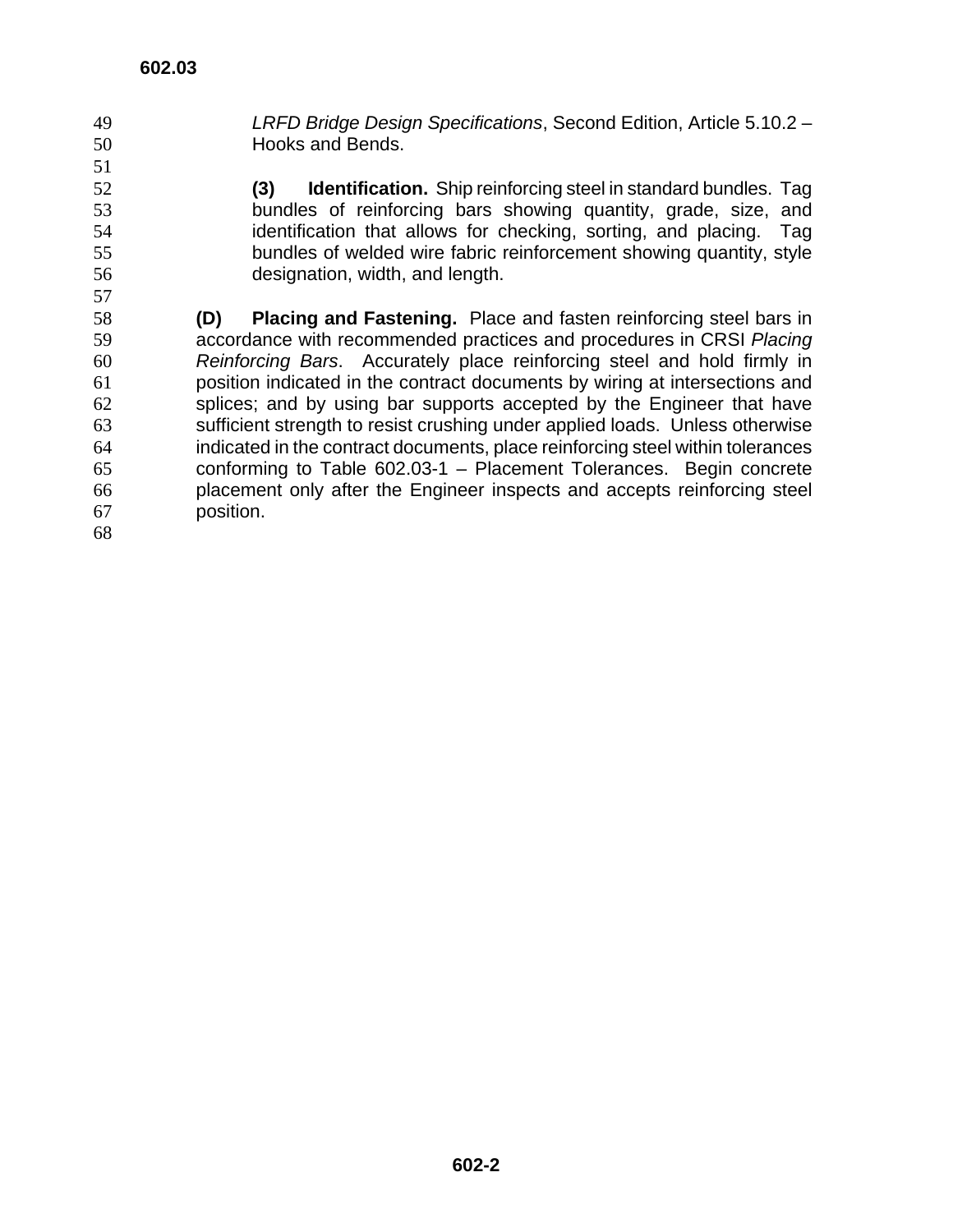| <b>TABLE 602.03-1 - PLACEMENT TOLERANCES</b>                                                                                                              |                                                                                                          |  |
|-----------------------------------------------------------------------------------------------------------------------------------------------------------|----------------------------------------------------------------------------------------------------------|--|
| Clear distance to side forms and resulting concrete<br>surfaces and clear distance to formed and resulting<br>concrete soffits in direction of tolerance: | $+1/4$ inch<br>$-3/8$ inch                                                                               |  |
| Member size over 4 inches but not over 12<br>Member size over 12 inches but not over 2 feet                                                               | $\pm$ 3/8 inch<br>$± 1//2$ inch<br>$± 1$ inch                                                            |  |
| Concrete cover measured perpendicular to concrete<br>surface in direction of tolerance: <sup>1,2</sup><br>Member size 12 inches or less                   | $-3/8$ inch<br>$-1/2$ inch                                                                               |  |
| Distance between unbundled bars (providing that<br>distance between reinforcement shall not be less<br>than the greater of $d_b$ or 1 inch) <sup>3</sup>  | One-quarter<br>specified distance<br>not to exceed 1<br>inch                                             |  |
| Distance between bundled bars:                                                                                                                            | Not less than the<br>greater of 1 inch or<br>1.4d <sub>b</sub><br>1.7d <sub>b</sub>                      |  |
|                                                                                                                                                           | $2d_{b}$                                                                                                 |  |
| Spacing of non-prestressed reinforcement, deviation<br>from specified location: <sup>4</sup><br>Slabs and walls other than stirrups and ties              | $± 3$ inches<br>Beam depth in<br>inches/12 X 1 inch<br>Least width of<br>column in<br>inches/12 X 1 inch |  |
| Longitudinal location of bends and ends of bars:<br>At discontinuous ends of brackets and corbels<br>At discontinuous ends of other members               | $± 1/2$ inch<br>$± 1$ inch<br>$± 2$ inches                                                               |  |
| Embedded length of bars and length of bar laps:<br>No. 14 and No. 18 bar sizes (embedment only)                                                           | - 1 inch<br>- 2 inches                                                                                   |  |
| <b>Notes:</b><br>Beduction in cover sholl not exceed and third encoified cone                                                                             |                                                                                                          |  |

Reduction in cover shall not exceed one-third specified concrete cover.

2 Reduction in cover to formed soffits shall not exceed 1/4 inch.

3  $d_b$  = Diameter of individual bar

4 Total number of bars shall not be less than that specified.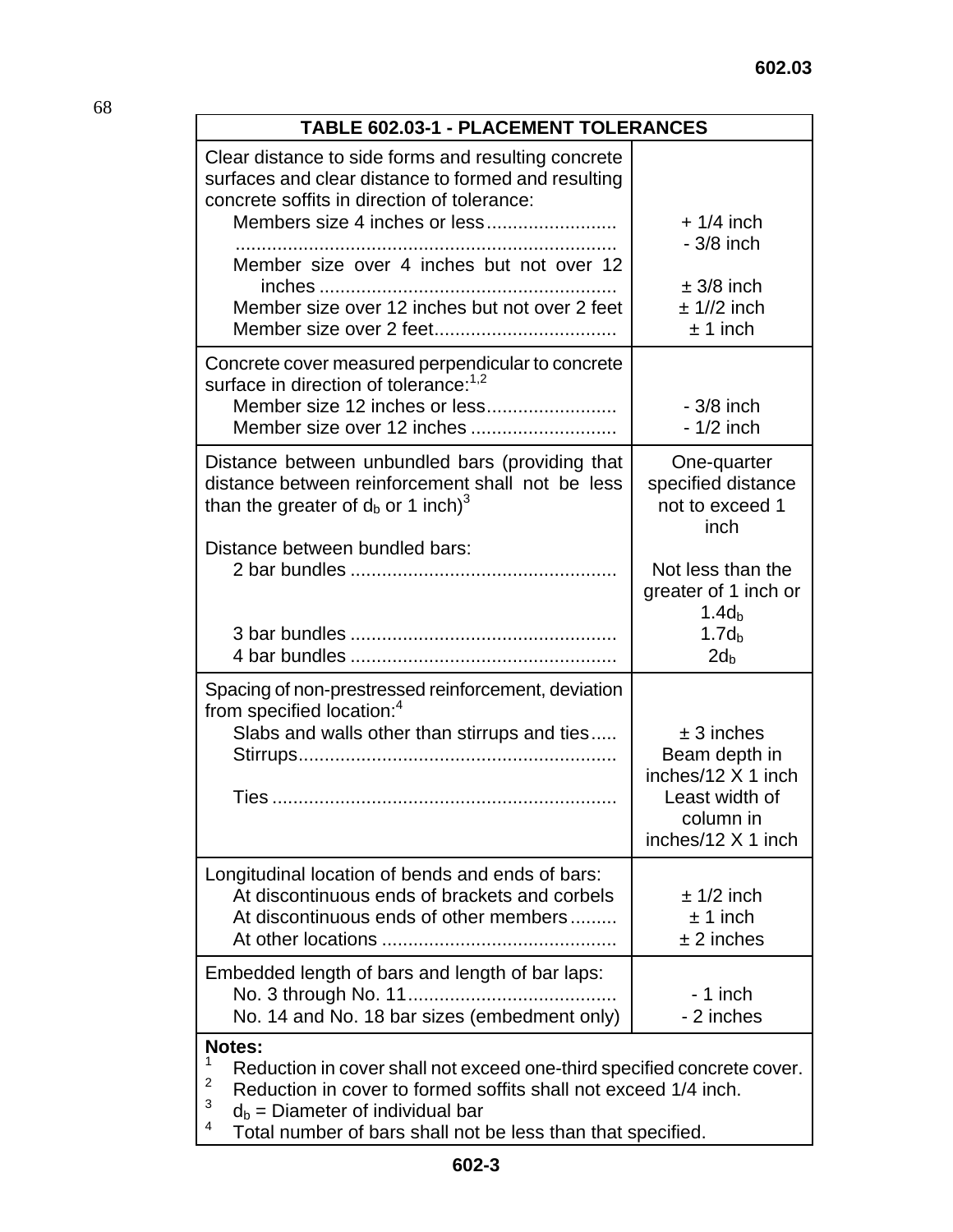Maintain proper clearance between reinforcing steel and boundaries of concrete by precast concrete bar supports of equal compressive strength as concrete to be placed around them, and of shape and dimensions accepted by the Engineer. 

Unless otherwise indicated in the contract documents, bar supports and their spacing shall conform to recommendations in Chapter 3 – Bar Supports of CRSI *Manual of Standard Practice* (*MOSP*). Steel wire bar supports shall be Class 1 (plastic-protected) bar supports, as described in CRSI *MOSP*. All-plastic bar supports will be allowed for vertical construction only.

Separate bar layers using precast concrete blocks or other bar supports accepted by the Engineer. Use of pebbles, pieces of broken stone or brick, metal pipes, or wooden blocks will not be allowed.

Maintain minimum 2-1/2 bar diameters for center-to-center spacing of parallel bars. Minimum clear distance between bundles of bars and adjacent bundles or single bars shall be not less than the following: bundles of two bars, 2 times diameter of larger bar; bundles of three bars, 2-1/2 times diameter of largest bar; bundles of four bars, 3 times diameter of largest bar.

In no case shall clear distance between bars or bundles of bars be less than 1-1/2 times maximum coarse aggregate size or less than 1-1/2 inches, whichever is greater.

Except in decks where parallel reinforcing steel is placed in two or more layers, with clear distance between layers not exceeding 6 inches, place bars in upper layers directly above those in bottom layer, and maintain clear distance between layers of not less than 1 inch or the nominal bar diameter, whichever is greater.

Tie bundled bars together at a distance of not more than 6 feet on centers along length of bar. Limit maximum number of bars in bundle to two bars for No. 14 and No. 18 bars and four bars for other sizes. Bundling bars by tack welding will not be allowed.

Individual bars in bundle that are cut off within span of member shall be terminated at different points, with at least a 40-bar diameter stagger.

Unless otherwise indicated in the contract documents, concrete cover for unprotected main reinforcing steel shall conform to Table 602.03-2 - Concrete Cover (Main Bars). Cover for rebar mechanical connections shall 113 be same as for reinforcing steel.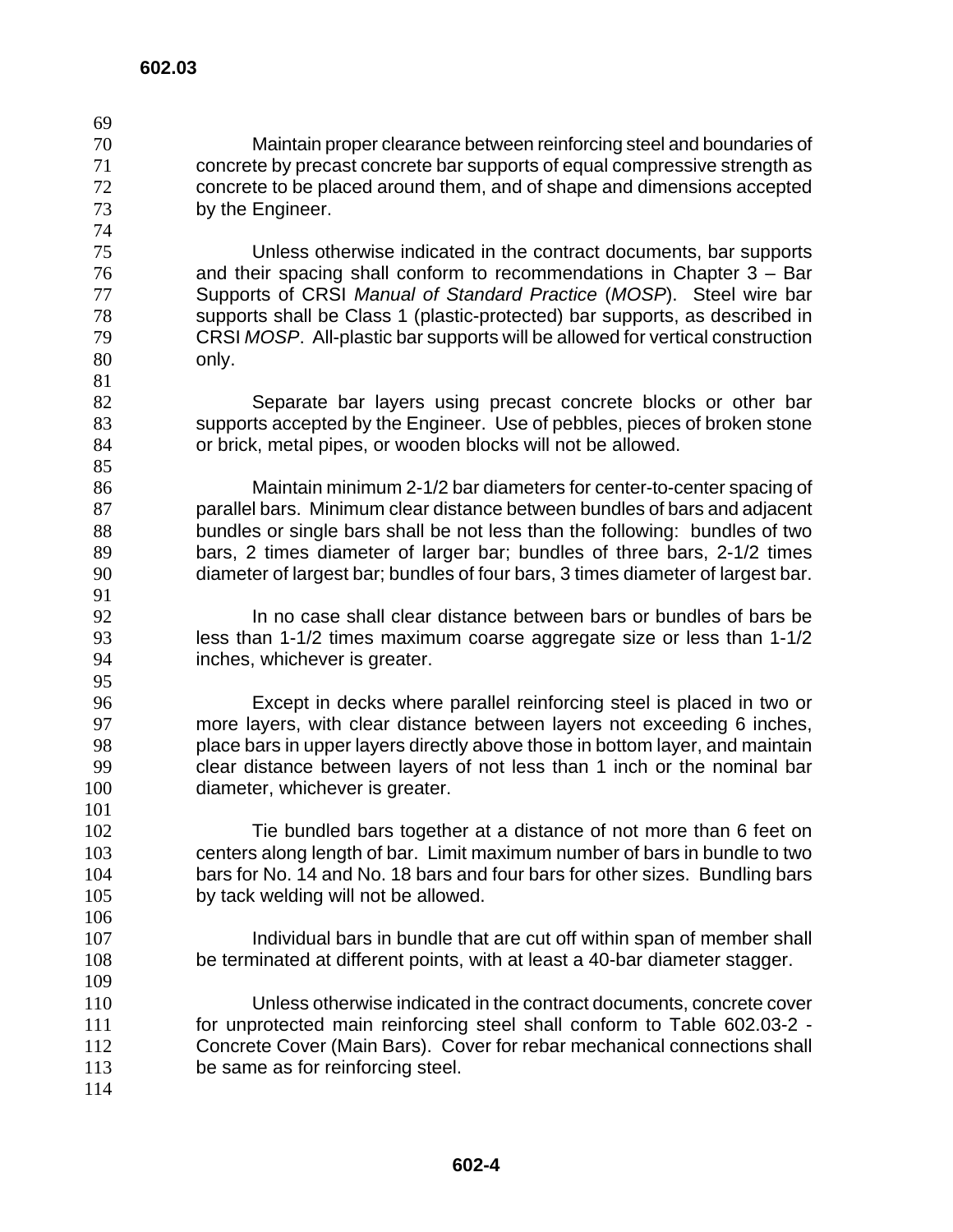115 Cover to ties and stirrups may be 1/2 inch less than values specified in 116 Table 602.03-2 – Concrete Cover (Main Bars) but shall not be less than 1 117 inch.

118

114

| TABLE 602.03-2 - CONCRETE COVER (MAIN BARS)                                                                                                                      |                                      |  |
|------------------------------------------------------------------------------------------------------------------------------------------------------------------|--------------------------------------|--|
| <b>Exposure Condition</b>                                                                                                                                        | <b>Cover (Inches)</b>                |  |
| Direct exposure to salt or brackish water                                                                                                                        | 4                                    |  |
| Cast against and permanently exposed to earth                                                                                                                    | 3                                    |  |
| Exterior (exposed to earth or weather):                                                                                                                          | $\overline{2}$                       |  |
| Interior (not exposed to weather or in contact with<br>ground):<br>Up to No. 11 bar<br>No. 14 and No. 18 bars                                                    | $1 - 1/2$<br>2                       |  |
| Precast soffit form panels                                                                                                                                       | 3/4                                  |  |
| Precast reinforced piles<br>Noncorrosive environments<br>Corrosive environments <sup>1</sup>                                                                     | $\frac{2}{3}$                        |  |
| Precast prestressed piles                                                                                                                                        | 2                                    |  |
| Cast-in-place piles:<br>Noncorrosive environments<br>Corrosive environments <sup>2</sup><br><b>Shells</b><br>Auger-cast, tremie concrete, or slurry construction | $\frac{2}{3}$<br>$\overline{2}$<br>3 |  |
| <b>Notes:</b><br>Environments where concrete will be exposed to external sources of                                                                              |                                      |  |

chlorides in service, such as brackish water, seawater, or spray from these sources.

119 121

124

129 130

## 120 **(E) Splicing of Bars.**

122 **(1) General.** Furnish reinforcing steel in full lengths in accordance 123 with the contract, except in the following cases:

**(a)** Unless otherwise indicated in the contract documents, when required lengths of bars No. 4 through No. 11 are longer 127 than 40 feet, bars may be spliced by lapping, butt welding, mechanical butt splicing, or mechanical lap splicing.

 **602-5**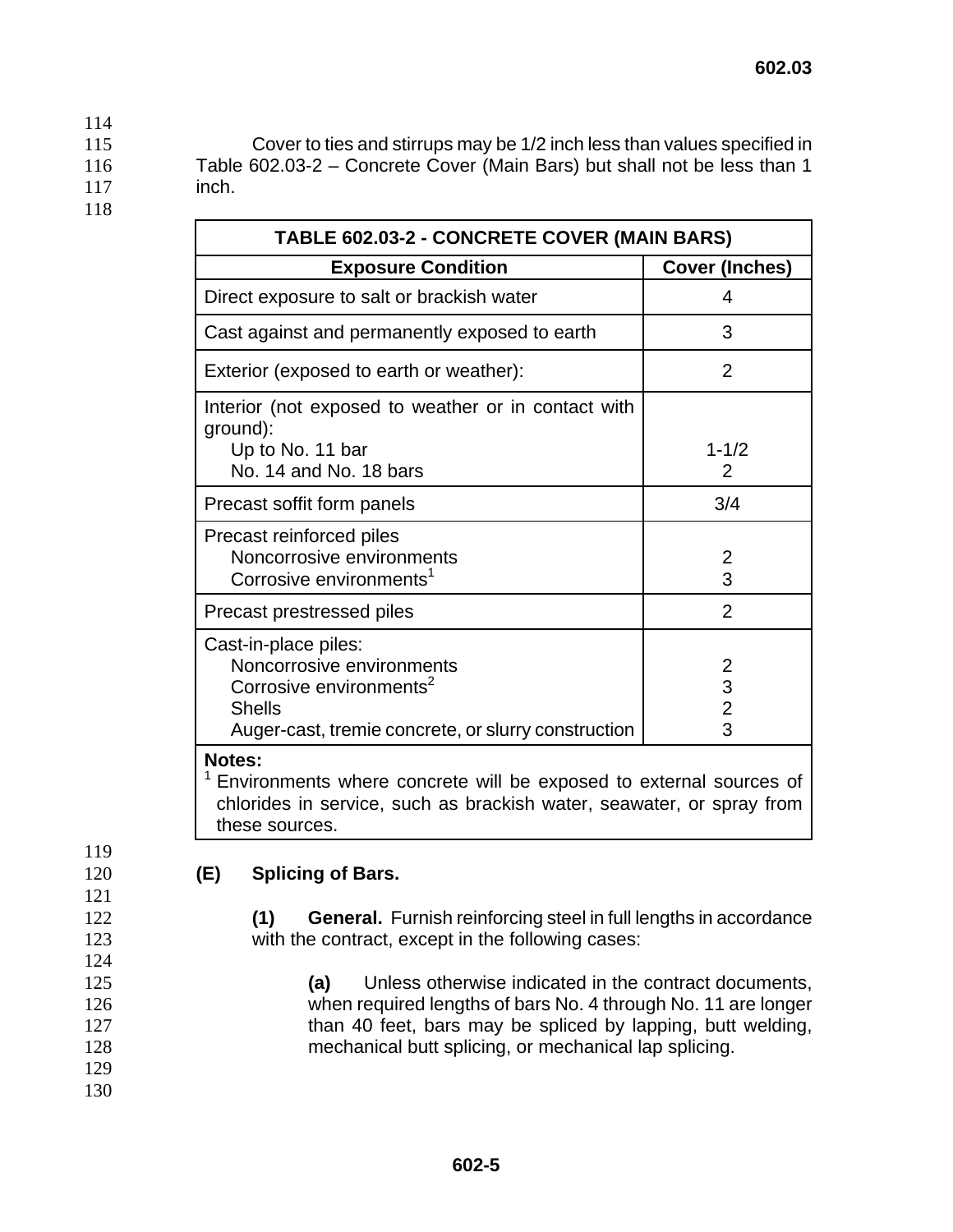| 130<br>131<br>132<br>133 | (b) Lap splicing for bars No. 14 and No. 18 will not be<br>allowed. When required lengths of these bars are longer than<br>commercially available lengths, use butt welding or mechanical<br>butt splicing. |
|--------------------------|-------------------------------------------------------------------------------------------------------------------------------------------------------------------------------------------------------------|
| 134                      |                                                                                                                                                                                                             |
| 135<br>136               | Welded lap splicing and mechanical lap splicing may only be<br>used for bars No. 4, 5, and 6.                                                                                                               |
| 137<br>138               | Welded splices will not be allowed in decks.                                                                                                                                                                |
| 139                      |                                                                                                                                                                                                             |
| 140                      | Reinforcing steel may be made continuous at locations where                                                                                                                                                 |
| 141                      | splices are indicated in the contract documents, at the Contractor's                                                                                                                                        |
| 142                      | option.                                                                                                                                                                                                     |
| 143                      |                                                                                                                                                                                                             |
| 144<br>145               | Submit splice locations. Locate splices in areas of low<br>stresses. Splicing bottom reinforcing steel at or near centerline of                                                                             |
| 146                      | span and splicing top reinforcing steel at or near continuous support                                                                                                                                       |
| 147                      | will not be allowed.                                                                                                                                                                                        |
| 148                      |                                                                                                                                                                                                             |
| 149                      | Unless otherwise indicated in the contract documents, splices                                                                                                                                               |
| 150                      | in adjacent reinforcing bars at any particular section shall be                                                                                                                                             |
| 151                      | Minimum distance between staggered lap splices or<br>staggered.                                                                                                                                             |
| 152                      | mechanical lap splices shall be equal to the length required for a                                                                                                                                          |
| 153                      | lapped splice in the largest bar being spliced. Minimum distance                                                                                                                                            |
| 154                      | between staggered butt splices shall be 2 feet, measured between                                                                                                                                            |
| 155                      | splice midpoints, along a line that is centered between axes of the                                                                                                                                         |
| 156                      | adjacent bars.                                                                                                                                                                                              |
| 157                      |                                                                                                                                                                                                             |
| 158                      | Number of bars spliced at sections normal to axis of member                                                                                                                                                 |
| 159                      | shall not exceed 33 percent of total main reinforcing steel in member.                                                                                                                                      |
| 160                      | If bars cross construction joint, embed each end of reinforcing steel a                                                                                                                                     |
| 161<br>162               | distance equal to required length of lap, on each side of joint.                                                                                                                                            |
| 163                      | Deviation in alignment of reinforcing bars at welded or                                                                                                                                                     |
| 164                      | mechanical splice shall not exceed 1/4 inch over a 3-1/2-foot length of                                                                                                                                     |
| 165                      | bar.                                                                                                                                                                                                        |
| 166                      |                                                                                                                                                                                                             |
| 167                      | Unless otherwise indicated in the contract documents, splice                                                                                                                                                |
| 168                      | spiral reinforcing bars either by V-groove welded splice, welded lap                                                                                                                                        |
| 169                      | splice, or mechanical lap splice. Anchor each unit of spiral reinforcing                                                                                                                                    |
| 170                      | bars by lapping free end of bar to continuous spiral and using either                                                                                                                                       |
| 171                      | welded lap splice detail or mechanical lap splice detail.                                                                                                                                                   |
| 172                      |                                                                                                                                                                                                             |
| 173                      | V-groove welded splice and welded lap splicing shall conform                                                                                                                                                |
| 174                      | to details indicated in the contract documents and the following                                                                                                                                            |
| 175                      | requirements:                                                                                                                                                                                               |
| 176                      |                                                                                                                                                                                                             |
| 177                      |                                                                                                                                                                                                             |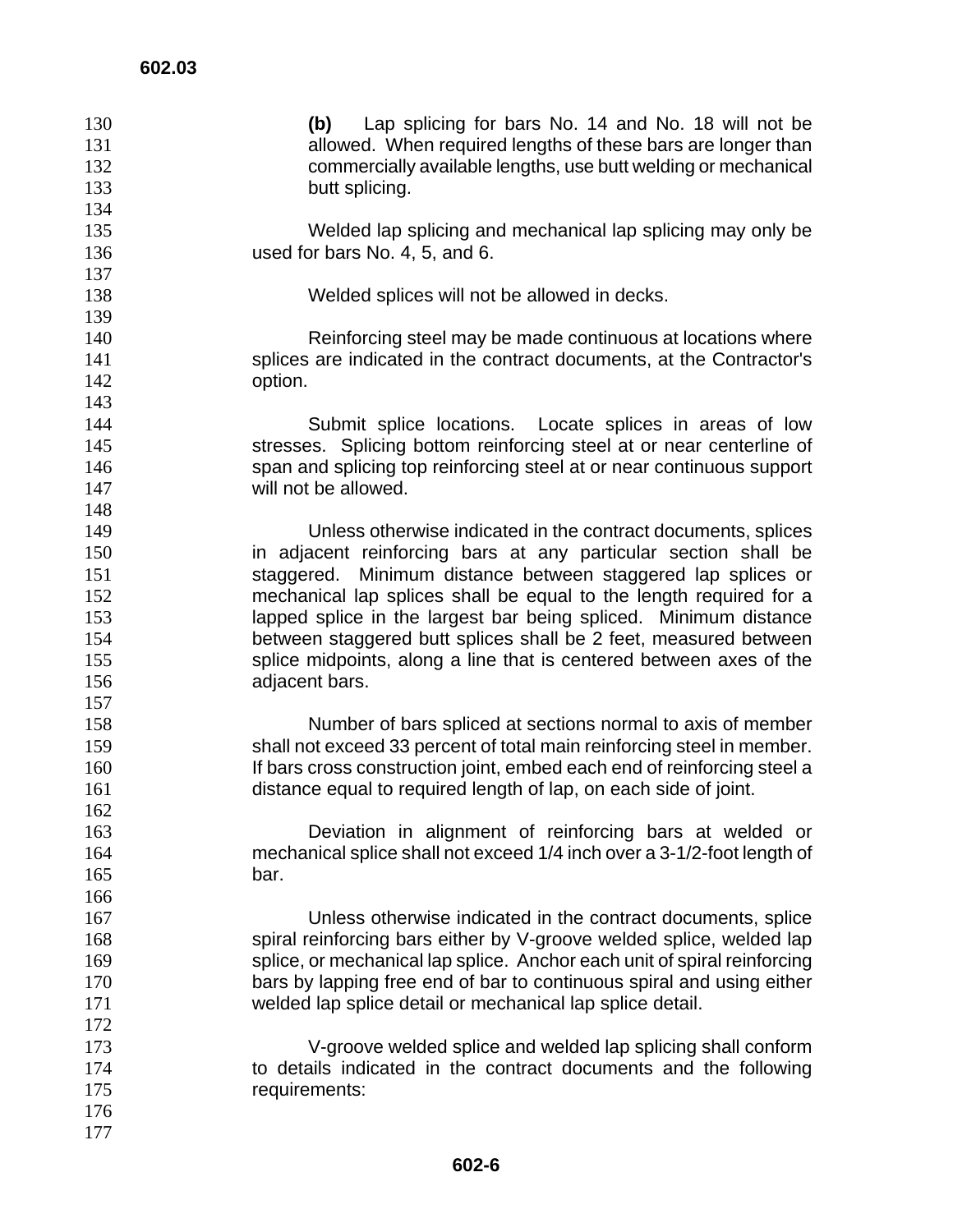| 177 | On V-groove welded splices, reinforcing bars at joint                |
|-----|----------------------------------------------------------------------|
| 178 | shall not be offset at weld by more than 1/8 inch.                   |
| 179 |                                                                      |
| 180 | Trim back or shape ends of reinforcing bars to be                    |
| 181 | spliced by V-groove welding by carbon arc, oxyacetylene              |
| 182 | cutting, or sawing. Trim back sheared surfaces not less than         |
| 183 | $1/8$ inch.                                                          |
| 184 |                                                                      |
| 185 | Unless otherwise specified, weld by manual shielded                  |
| 186 | metal-arc process. Use low hydrogen electrodes conforming to         |
| 187 | requirements of AWS A5.1 for E7016 or E7018 electrodes.              |
| 188 |                                                                      |
| 189 | Purchase electrodes in hermetically sealed containers,               |
| 190 | or dry for two hours at 450 degrees F. to 500 degrees F. before      |
| 191 | use. Immediately after removal from hermetically sealed              |
| 192 | containers or from drying ovens, store electrodes in ovens held      |
| 193 | at temperature of at least 250 degrees F. Redry electrodes not       |
| 194 | used within four hours after removal from hermetically sealed        |
| 195 | containers or from drying or storage ovens.                          |
| 196 |                                                                      |
| 197 | Do not weld in inclement or wet weather unless                       |
| 198 | protection accepted by the Engineer is provided.                     |
| 199 |                                                                      |
| 200 | Flare welds may be made in one pass. Make butt welds                 |
| 201 | with multiple passes.                                                |
| 202 |                                                                      |
| 203 | Pre-heating or post-heating of ASTM A 706 bars in weld               |
| 204 | area will not be required.                                           |
| 205 |                                                                      |
| 206 | Tack welding for alignment purposes will be allowed                  |
| 207 | when tack weld will be consumed by subsequent weld.                  |
| 208 |                                                                      |
| 209 | Visual inspection of completed welds shall show no                   |
| 210 | evidence of cracks, lack of fusion, undercutting, excessive          |
| 211 | piping, porosity, or inadequate size.                                |
| 212 |                                                                      |
| 213 | Prequalify welders by requiring them to make procedure               |
| 214 | and qualification weld that conforms to provisions in Subsection     |
| 215 | 602.03(E)(4) - Qualification of Welding and Mechanical               |
| 216 | Splicing. Perform procedure and qualification welding in             |
| 217 | presence of the Engineer, using materials similar to those to be     |
| 218 | welded on the Project, in same position as will be encountered       |
| 219 | in the work.                                                         |
| 220 |                                                                      |
| 221 | Individual hoops, made continuous with welded butt splices,          |
| 222 | may be substituted for bar spiral reinforcement. Welded butt splices |
| 223 | for individual hoops shall conform to provisions in Subsection       |
| 224 | $602.03(E)(3)(a)$ - Welded Butt Splices.                             |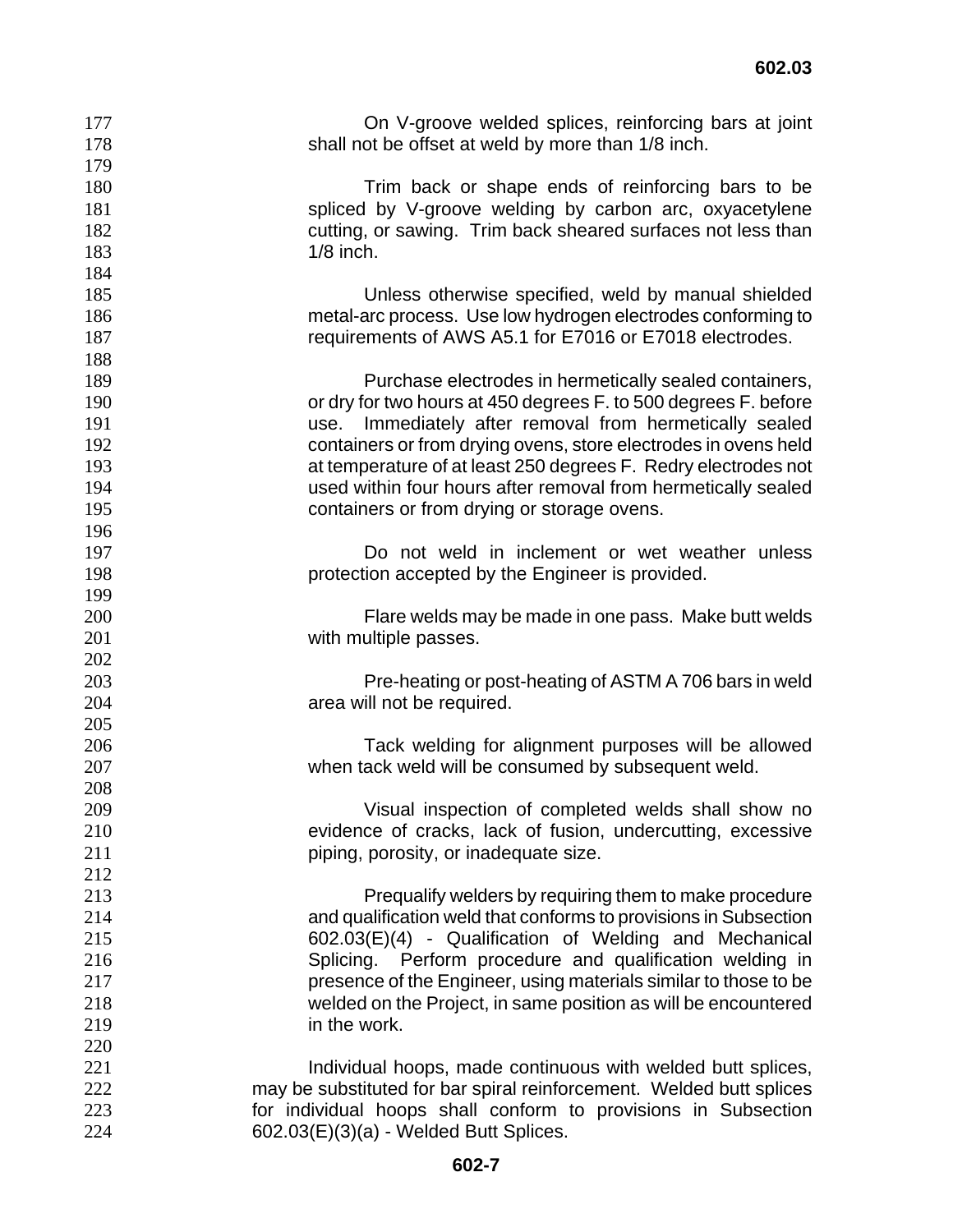Except when otherwise indicated in the contract documents, mechanical lap splicing shall conform to details shown on plans, provisions for mechanical butt splices as specified in this subsection; and Subsection 602.03(E)(3)(b) - Mechanical Butt Splices, Subsection 602.03(E)(4) - Qualification of Welding and Mechanical Splicing, and Subsection 602.03(E)(5) - Job Control Tests. Mechanical lap splice shall be unit consisting of a sleeve, in which reinforcing bars are positioned, and a wedge is driven through holes in sleeve, between reinforcing bars. **(2) Lapped Splices.** Lapped splices shall consist of reinforcing 237 steel placed in contact and wired together in such a manner as to maintain alignment and provide minimum clearances. Non-contact lapped splices will not be allowed. Lapped splices will not be allowed at locations where concrete section is insufficient to provide minimum clear distance between splice and nearest adjacent bar, as specified in Subsection 602.03(D) **- Placing and Fastening for minimum clear distance between parallel** bars or bundles of bars. Lapped splices in bundled bars shall conform to the following: in bundles of two bars, make lapped splice length same as single bar lapped splice length; in bundles of three bars, make lapped splice length 1.2 times single bar lapped splice length; in bundles of four bars, make splices by butt welding or by mechanical butt splicing. At lapped splices in wire spiral reinforcement, anchor each end of spiral by a 135-degree hook with 6-inch tail hooked around an intersecting longitudinal bar; and lap wire spiral reinforcement to be spliced at least 80 bar diameters between anchors. **(3) Butt-Jointed Splices.** Butt-jointed splices shall be either welded or mechanical splices. Do not locate splices on bent portions of bars. Butt-jointed splices shall be capable of resisting flexural and other load effects due to construction activities, including handling and placing of reinforcing steel. Completed butt splices shall develop not less than 125 percent of specified yield strength of the unspliced bars. 

Prior to use in the work, qualify welded and mechanical butt splices by tests made on sample splices, as specified in Subsection 602.03(E)(4) - Qualification of Welding and Mechanical Splicing. Perform job control tests on sample splices representing each lot of mechanical butt splices as specified in Subsection 602.03(E)(5) - Job Control Tests. Test sample splices for qualification and job control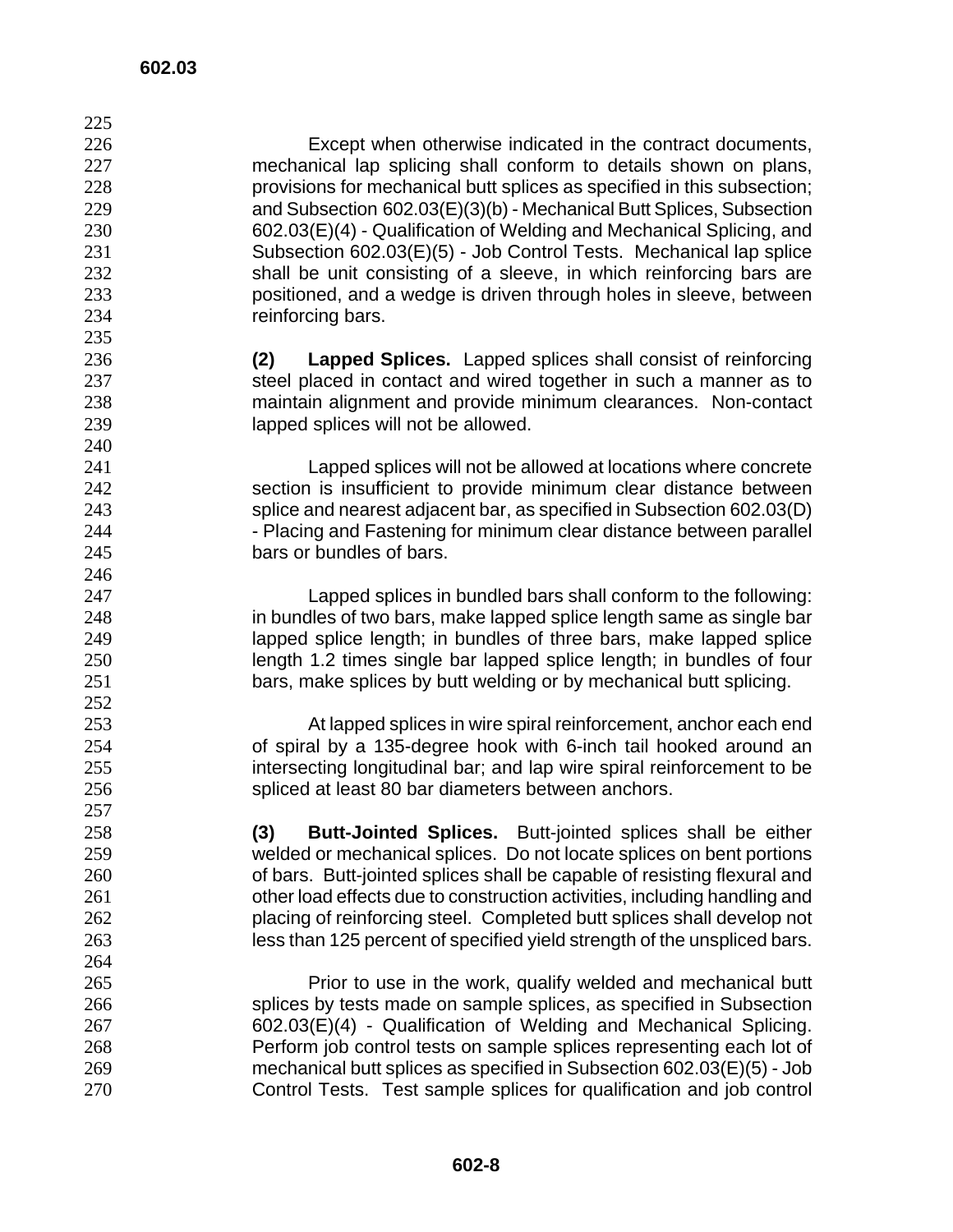271 tests for compliance with splice requirements in accordance with the contract. The Contractor shall fabricate and test sample splices and shall submit copy of test results to the Engineer.

**(a) Welded Butt Splices.** Welded butt splices in **reinforcing steel shall be complete joint penetration butt welds** conforming to requirements of AWS D1.4 and the contract documents.

Shop-produced resistance butt welds conforming to requirements of the contract documents and produced by fabricator accepted by the Engineer may be used.

Use only joint details and dimensions as shown in Figure 3.2 - Direct Butt Joints of AWS D1.4-98, for making complete joint penetration butt welds of reinforcing steel. Split **pipe backing will not be allowed.** 

Use flat plate in accordance with ASTM A 709, Grade 36, as backing for complete joint penetration butt welds of 291 reinforcing steel. Flat plate shall be 1/4-inch thick, with width as measured perpendicular to bar axis, equal to nominal bar diameter; and length not exceeding twice nominal bar diameter. Fit flat plate backing tightly to bar, with weld root centered on plate. Grind smooth and flush with adjacent surface, bar deformations or obstructions preventing a tight fit. Locate tack welds used to fit backing plates, within weld root area, so that tack welds are completely consumed by finished weld. Do not remove backing plates.

Make butt welds with multiple weld passes using stringer bead, without appreciable weaving motion. Maximum stringer bead width shall be 2.5 times electrode diameter. Perform slagging between each weld pass. Weld reinforcement shall not exceed 1/8 inch in convexity.

Terminate or initiate welds made on unbent portion of cold bent reinforcing steel, at minimum distance of two bar diameters from points of tangency for radius created by cold bending.

Before any electrodes or flux-electrode combinations are used, submit at no increase in contract price or contract time, certified copies of test reports for pertinent tests specified in AWS A5.1, AWS A5.5, AWS A5.18 or AWS A5.20, whichever is applicable, made on electrodes or flux-electrode combinations of the same class, brand, and nearest specified size as the electrodes to be used. Tests may have been made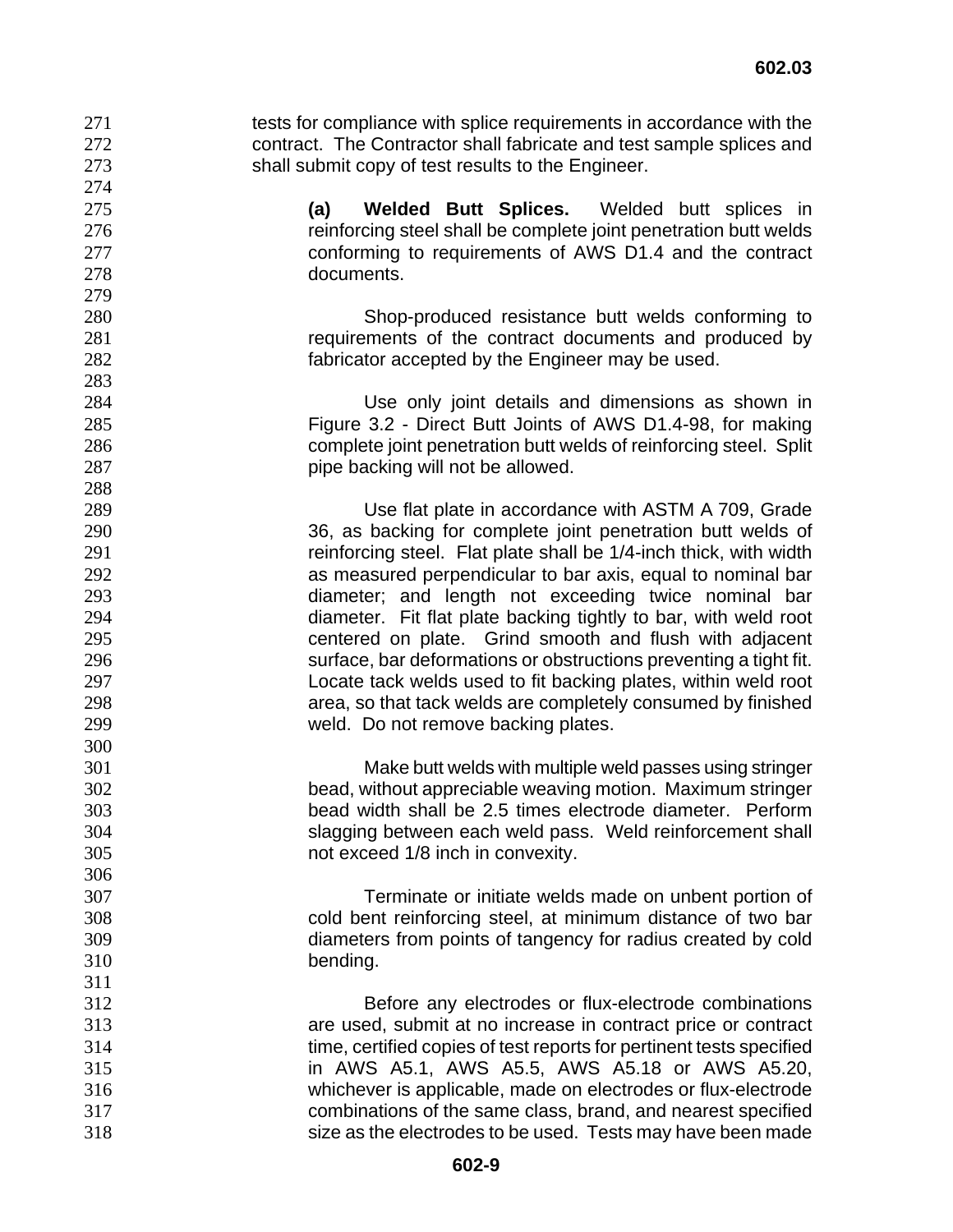| 319 | for process qualification or quality control, and shall have been |
|-----|-------------------------------------------------------------------|
| 320 | made within one year prior to manufacture of electrodes and       |
| 321 | fluxes to be used. Include in report manufacturer's certification |
| 322 | that process and material requirements were same for              |
| 323 | manufacturing tested electrodes and electrodes to be used.        |
| 324 | Certification shall be as specified in Subsection 106.07 -        |
| 325 | Certificate of Compliance.                                        |
| 326 |                                                                   |
| 327 | Electrodes for manual shielded metal arc welding of               |
| 328 | ASTM A 615, Grade 60 bars shall conform to AWS A5.5 for           |
| 329 | E9018-M or E10018-M electrodes.                                   |
| 330 |                                                                   |
| 331 | Electrodes for manual shielded metal arc welding of               |
| 332 | ASTM A 706 bars shall conform to AWS A5.5 for E8016-C3 or         |
| 333 | E8018-C3 electrodes.                                              |
| 334 |                                                                   |
| 335 | Solid and composite electrodes for semiautomatic gas              |
| 336 | metal-arc and flux-cored arc welding of Grade 40 reinforcing      |
| 337 | bars shall conform to AWS A5.18 for ER70S-2, ER70S-3,             |
| 338 | ER70S-6 or ER70S-7 electrodes; or AWS A5.20 for E70T-1,           |
|     |                                                                   |
| 339 | E70T-5, E70T-6 or E70T-8 electrodes.                              |
| 340 |                                                                   |
| 341 | Electrodes for semiautomatic welding of ASTM A 615,               |
| 342 | Grade 60 and ASTM A 706 bars shall produce weld metal             |
| 343 | deposit with properties conforming to Section 5.3.4 in AWS        |
| 344 | D1.1 for ER80S-Ni1, ER80S-Ni2, ER80S-Ni3, ER80S-D2,               |
| 345 | E90T1-K2 and E91T1-K2 electrodes.                                 |
| 346 |                                                                   |
| 347 | Prior to welding ASTM A 615 bars, preheat bars for a              |
| 348 | distance of not less than 6 inches on each side of joint.         |
| 349 |                                                                   |
| 350 | For all welding of ASTM A 615, Grade 40 or Grade 60               |
| 351 | bars, requirements of Table 5.2 - Minimum Preheat and             |
| 352 | Interpass Temperatures of AWS D1.4-98 are superseded by           |
| 353 | the following:                                                    |
| 354 |                                                                   |
| 355 | Minimum preheat and interpass temperatures                        |
| 356 | shall be 400 degrees F. for Grade 40 bars and 600                 |
| 357 | degrees F. for Grade 60 bars. Immediately after                   |
| 358 | completing welding, cover at least 6 inches of bar on             |
| 359 | each side of splice with insulated wrapping to control            |
| 360 | rate of cooling. Keep insulated wrapping in place until           |
| 361 | bar has cooled below 200 degrees F.                               |
| 362 |                                                                   |
| 363 | When welding different grades of reinforcing steel,               |
| 364 | electrode shall conform to Grade 40 bar requirements and          |
| 365 | preheat shall conform to Grade 60 bar requirements.               |
| 366 |                                                                   |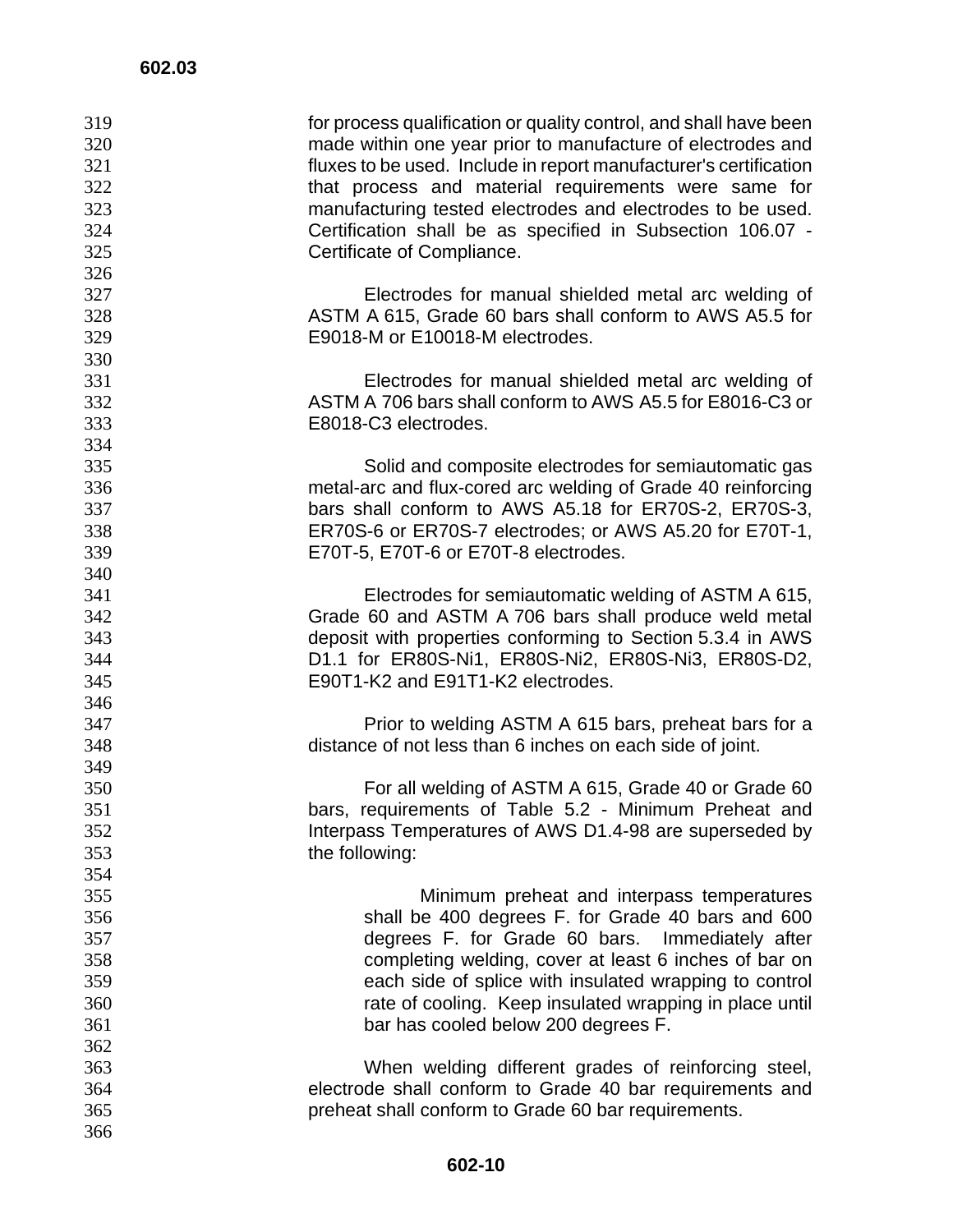If specified preheat, interpass, or post weld cooling temperatures are not met, remove all weld and heat-affected zone metal and reweld splice.

Protect welding from air currents, drafts, and precipitation in a manner accepted by the Engineer.

Direct butt splicing of reinforcing steel by thermite welding will not be allowed.

## **(b) Mechanical Butt Splices.**

**1. General.** The following mechanical butt splices may be used: sleeve-filler metal type, sleeve-threaded type, sleeve-swaged type, sleeve-filler grout type, sleeve-lockshear bolt type, two-part sleeve-forged bar type, or two-part sleeve-friction bar type.

Use mechanical butt splices of design accepted by the Engineer. The Engineer's acceptance of a new design will be based upon the following: technical data, including test results, and other proof of satisfactory performance submitted by manufacturer; and test results by the Engineer or the Engineer's authorized representative on manufacturer-furnished sample splices and splice material. Resubmit design if change is made in details or materials previously submitted and accepted.

Total slip of reinforcing steel within splice sleeve, after loading in tension to 30,000 pounds per square inch and relaxing to 3,000 pounds per square inch, shall not exceed values listed in Table 602.03-3 – Allowable Total Slip. Slip shall be measured between gage points 402 that are clear of splice sleeve.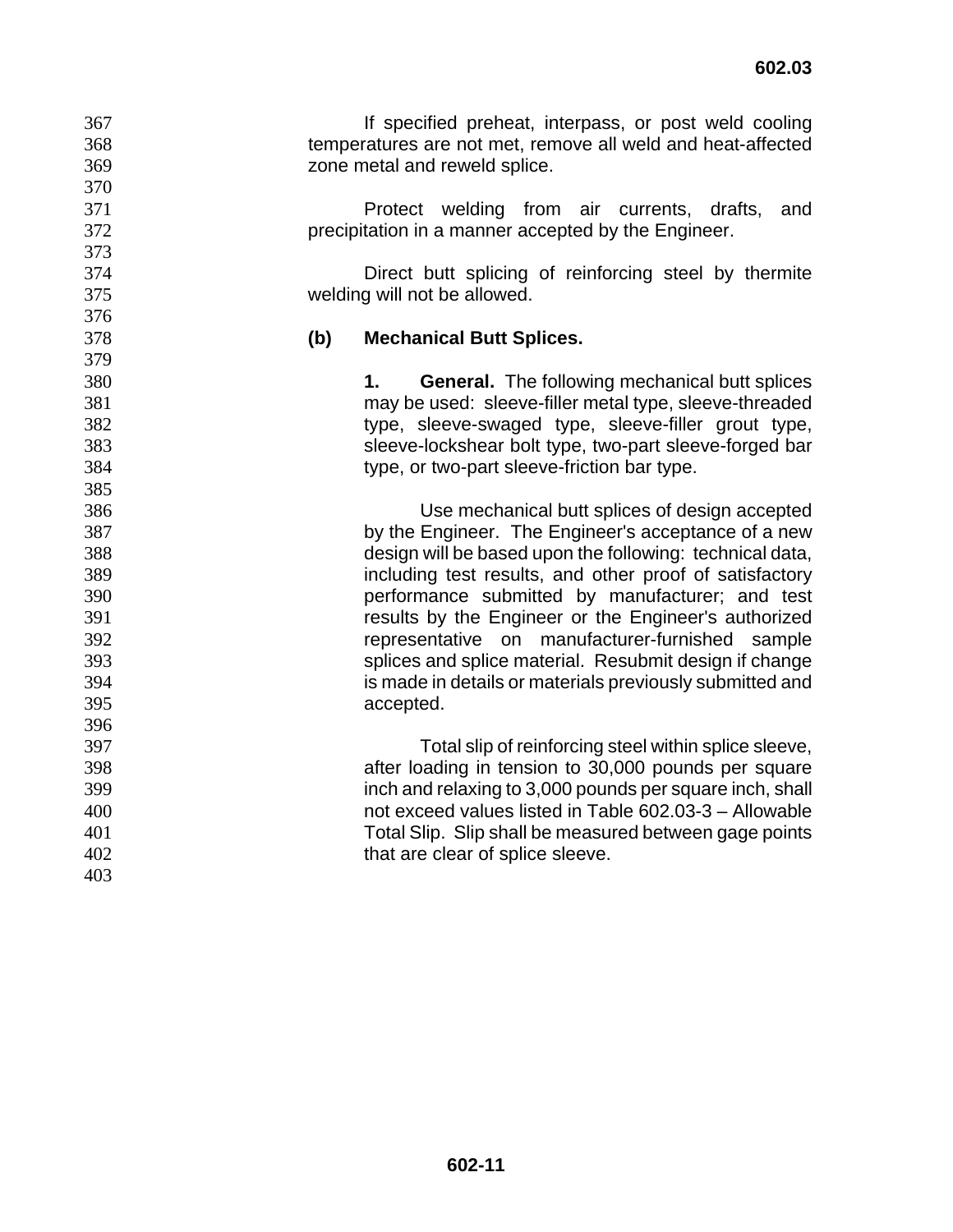| <b>TABLE 602.03-3 - ALLOWABLE TOTAL SLIP</b> |                          |
|----------------------------------------------|--------------------------|
| <b>Bar Size Number</b>                       | <b>Total Slip (inch)</b> |
| 4                                            | 0.010                    |
| 5                                            | 0.010                    |
| 6                                            | 0.010                    |
| 7                                            | 0.014                    |
| 8                                            | 0.014                    |
| 9                                            | 0.014                    |
| 10                                           | 0.018                    |
| 11                                           | 0.018                    |
| 14                                           | 0.024                    |
| 18                                           | 0.030                    |

405 Slip requirements shall not apply to mechanical 406 lap splices.

Splicing procedures shall conform to manufacturer's recommendations, except as modified in this subsection. Make splices using manufacturer's standard equipment, jigs, clamps, and other required accessories.

414 Cut ends of reinforcing bars to be butt-spliced, 415 nominally square.

Splice sleeves shall have concrete cover of not less than 1-3/4 inches, measured from concrete surface to outside of sleeve. Adjust or relocate stirrups, ties, and other bars, and place additional reinforcing steel, if necessary, to provide planned concrete cover to 422 reinforcing steel.

423

404

407

413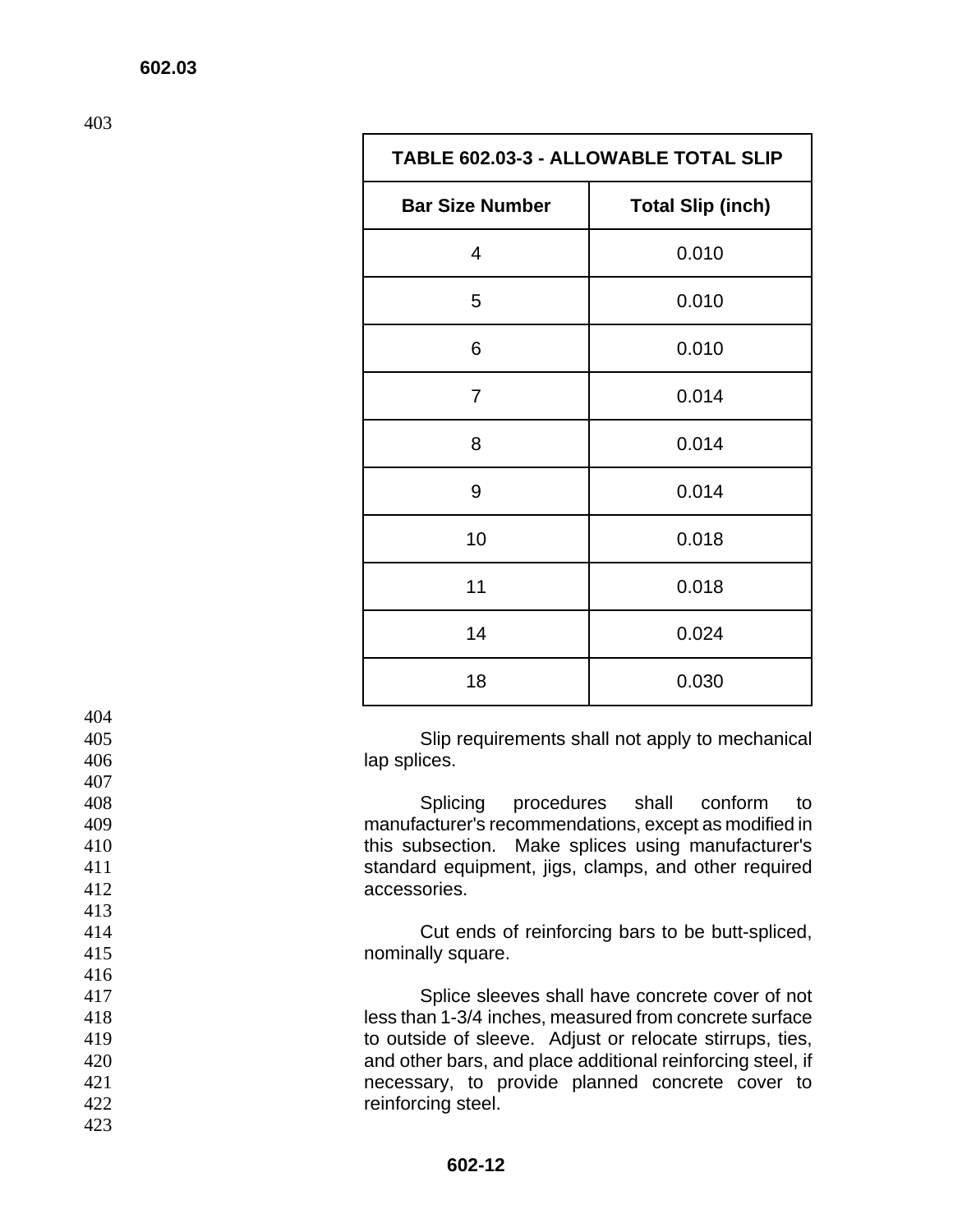| 424 | Submit the following information for each                   |
|-----|-------------------------------------------------------------|
| 425 | shipment of splice material, as specified in Subsection     |
| 426 | 106.07 - Certificate of Compliance:                         |
| 427 |                                                             |
| 428 | Type or series identification of splice<br>a.               |
| 429 | material and for sleeve-threaded type sleeves,              |
| 430 | heat treatment lot number.                                  |
| 431 |                                                             |
| 432 | b.<br>Bar grade and size number to be spliced,              |
| 433 | by material.                                                |
| 434 |                                                             |
| 435 | manufacturer's<br>technical<br>Copy<br>0f<br>c.             |
| 436 | documentation giving complete data on splice                |
| 437 | material and procedures.                                    |
| 438 |                                                             |
| 439 | Statement that splicing systems<br>d.<br>and                |
| 440 | materials<br>used<br>in.<br>accordance<br>with              |
| 441 | manufacturer's procedures shall develop not less            |
| 442 | than minimum tensile strengths, based on                    |
| 443 | nominal bar area, of 125 percent of specified               |
| 444 | yield strength of the unspliced bars and shall              |
| 445 | comply with total slip requirements and other               |
| 446 | requirements<br>indicated<br>in<br>the<br>contract          |
| 447 | documents.                                                  |
| 448 |                                                             |
| 449 | Statement that splice material conforms,<br>е.              |
| 450 | in all respects, to details and materials of a              |
| 451 | specific design accepted by the Engineer.                   |
| 452 |                                                             |
| 453 | 2.<br><b>Sleeve-Filler Metal Mechanical Butt Splices.</b>   |
| 454 | Sleeve-filler metal type of mechanical butt splices shall   |
| 455 | consist of a steel splice sleeve that fits closely over the |
| 456 | reinforcing bar, with ferrous filler metal in annular space |
| 457 | between reinforcing steel and sleeve, and between           |
| 458 | ends of reinforcing steel. Melt filler metal by exothermic  |
| 459 | reaction. Splicing process shall not fuse filler metal with |
| 460 | reinforcing steel or heat reinforcing steel to its melting  |
| 461 | point, except for nominal melting of ends of reinforcing    |
| 462 | steel at mid-length of splice sleeve.                       |
| 463 |                                                             |
| 464 | Remove oversize projections and distortions of              |
| 465 | reinforcing steel within sleeve by grinding.                |
| 466 |                                                             |
| 467 | Clean surfaces of reinforcing steel within sleeve           |
| 468 | and for 2 inches beyond end of sleeve, of slag, mill        |
| 469 | scale, rust, and other foreign materials. Clean either by   |
| 470 | oxyacetylene torch followed by power wire brushing or       |
| 471 | by abrasive blast cleaning.                                 |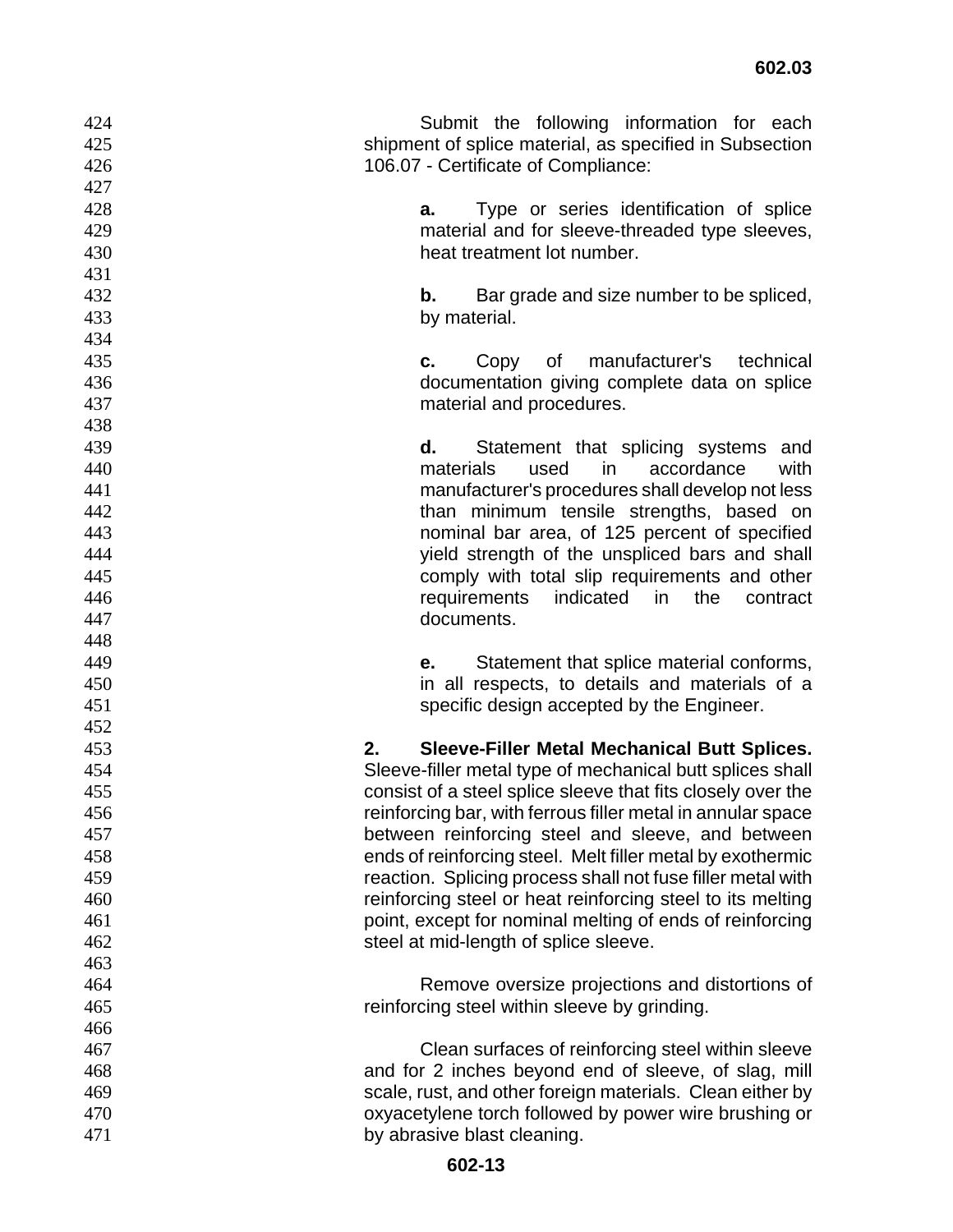| 472        |                                                                                                                |
|------------|----------------------------------------------------------------------------------------------------------------|
| 473        | Immediately prior to adding filler material to                                                                 |
| 474        | splice sleeve, preheat cleaned bar ends and entire                                                             |
| 475        | splice sleeve to 300 degrees $F_{\cdot}$ ± 50 degrees F. When                                                  |
| 476        | gas torches are used for preheating, do not direct flame                                                       |
| 477        | into the inside of splice sleeve.                                                                              |
| 478        |                                                                                                                |
| 479        | In completed splice, sound, non-porous filler                                                                  |
| 480        | metal shall be visible completely around reinforcing                                                           |
| 481        | steel, at both ends of splice sleeve and at tap hole in                                                        |
| 482        | center of sleeve.                                                                                              |
| 483        |                                                                                                                |
| 484        | Fill annular space between reinforcing steel and                                                               |
| 485        | sleeve with filler material, to the extent that the average                                                    |
| 486        | depth of any recess, over entire perimeter, caused by                                                          |
| 487        | use of packing ring, and voids due to other causes, at                                                         |
| 488        | each end of sleeve, does not exceed 1/2 inch. Depth of                                                         |
| 489        | recesses and voids will be measured by wire probe                                                              |
| 490        | inserted to deepest points of recesses and voids.                                                              |
| 491        |                                                                                                                |
| 492        | Sleeve-Threaded Mechanical Butt Splices.<br>3.                                                                 |
| 493        | Sleeve-threaded type of mechanical butt splices shall                                                          |
| 494        | consist of a steel splice sleeve, with tapered interior                                                        |
| 495        | threads, that joins reinforcing bars with matching                                                             |
| 496        | tapered threads. Taper threads to such a degree that                                                           |
| 497        | cross threading will not occur during assembly.                                                                |
| 498        |                                                                                                                |
| 499        | Mark each splice sleeve with heat treatment lot                                                                |
| 500        | number.                                                                                                        |
| 501        |                                                                                                                |
| 502        | After completion of assembly, tighten splice to                                                                |
| 503        | torque value recommended by manufacturer.                                                                      |
| 504        |                                                                                                                |
| 505        | Sleeve-Swaged Mechanical Butt Splices.<br>4.                                                                   |
| 506        | Sleeve-swaged type of mechanical butt splices shall                                                            |
| 507        | consist of a seamless steel sleeve applied over ends of                                                        |
| 508        | reinforcing bar and swaged to bars by means of a                                                               |
| 509        | hydraulic press.                                                                                               |
| 510        |                                                                                                                |
| 511        | 5.<br><b>Sleeve-Filler Grout Mechanical Butt Splices.</b>                                                      |
| 512        | Sleeve-filler grout type of mechanical butt splices shall                                                      |
| 513        | consist of a steel splice sleeve that fits closely over                                                        |
| 514        | reinforcing bars with non-shrink grout filler in annular                                                       |
| 515        | space between reinforcing steel and sleeve, and                                                                |
| 516        | between ends of reinforcing steel.                                                                             |
| 517        |                                                                                                                |
| 518<br>519 | Allow no vibration or movement of reinforcing bar<br>or sleeve at splice while splice is developing sufficient |
|            |                                                                                                                |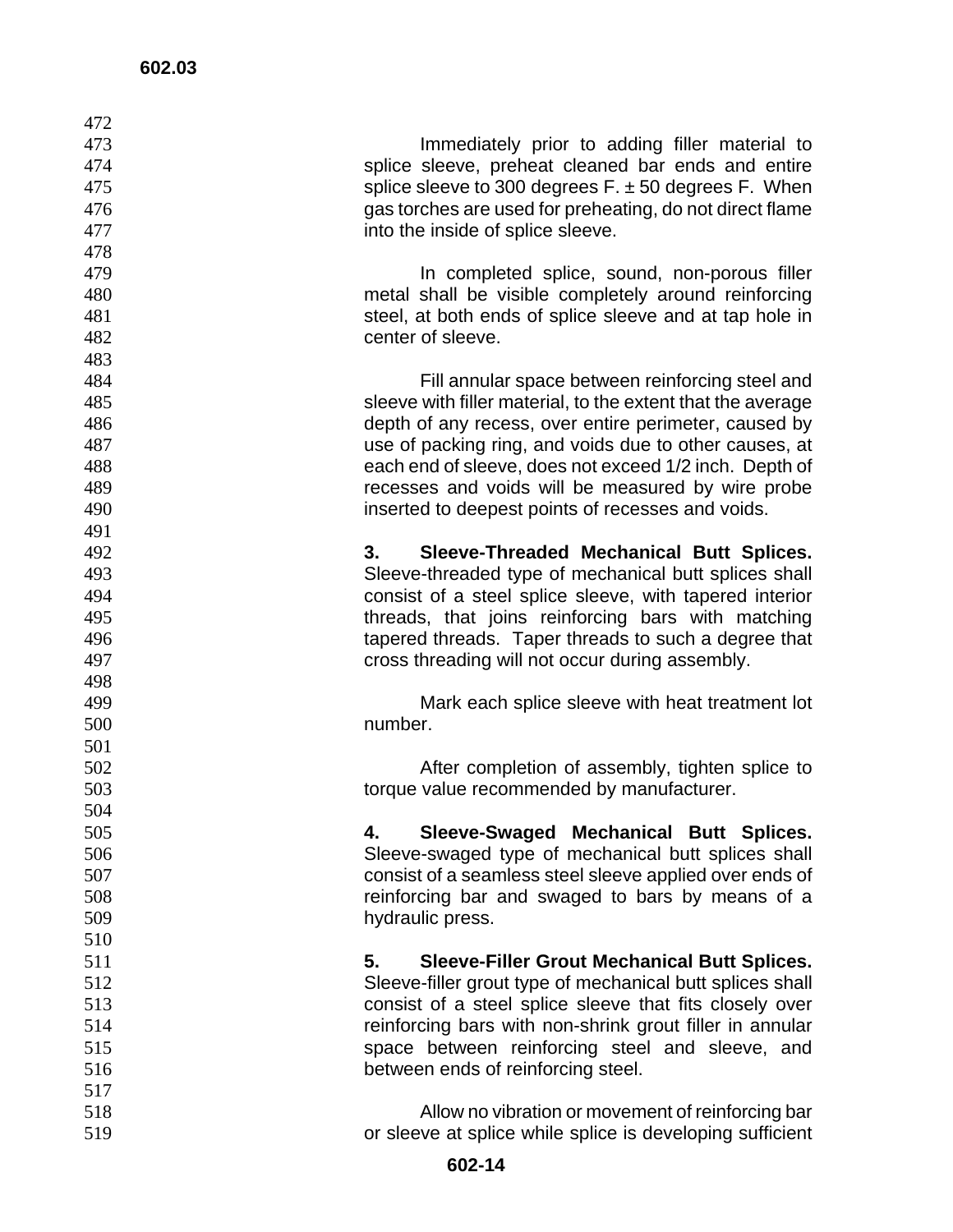strength to support reinforcing bar. Submit complete details of bracing and clamping system to eliminate vibration or movement at splice during setup of filler, as specified in Subsection 105.03 - Shop Drawings.

**6. Sleeve-Lockshear Bolt Mechanical Butt Splices.** Sleeve-lockshear bolt type of mechanical butt splices shall consist of a seamless steel sleeve, center hole with centering pin, and bolts that are tightened until bolt heads shear off, leaving bolt ends embedded in reinforcing bar. Seamless steel sleeve shall be either formed into a V configuration or shall have two serrated steel strips welded to inside of sleeve.

**7. Two-Part Sleeve-Forged Bar Mechanical Butt Splices.** Two-part sleeve-forged bar type of mechanical butt splices shall consist of a shop-machined, two-part threaded steel sleeve that interlocks two hot-forged reinforcing bar ends. Forged bar ends may be either shop-produced or field-produced.

**8. Two-Part Sleeve-Friction Bar Mechanical Butt Splices.** Two-part sleeve-friction bar type of mechanical butt splices shall consist of a shop machined, two-part threaded steel sleeve whose ends are friction welded, in the shop, to reinforcing bar ends.

**(4) Qualification of Welding and Mechanical Splicing.** Procedures to be used in splicing reinforcing bars and welders and operators who will apply these procedures shall be qualified by tests performed by the Contractor on sample splices of the type to be used, before making splices in the work.

For welded splices, submit written welding procedure specifications (WPS) and welder qualification tests to be used that conform to requirements in AWS D1.4.

Fabricator accepted by the Engineer shall produce resistance butt welds.

Each operator qualification test for mechanical splices shall consist of two sample splices. Each mechanical splice procedure test shall consist of two sample splices.

For sleeve-filler, sleeve-threaded, sleeve-lockshear bolt, and two-part sleeve friction bar mechanical butt splices, make sample splices on largest reinforcing bar size to be spliced by procedure or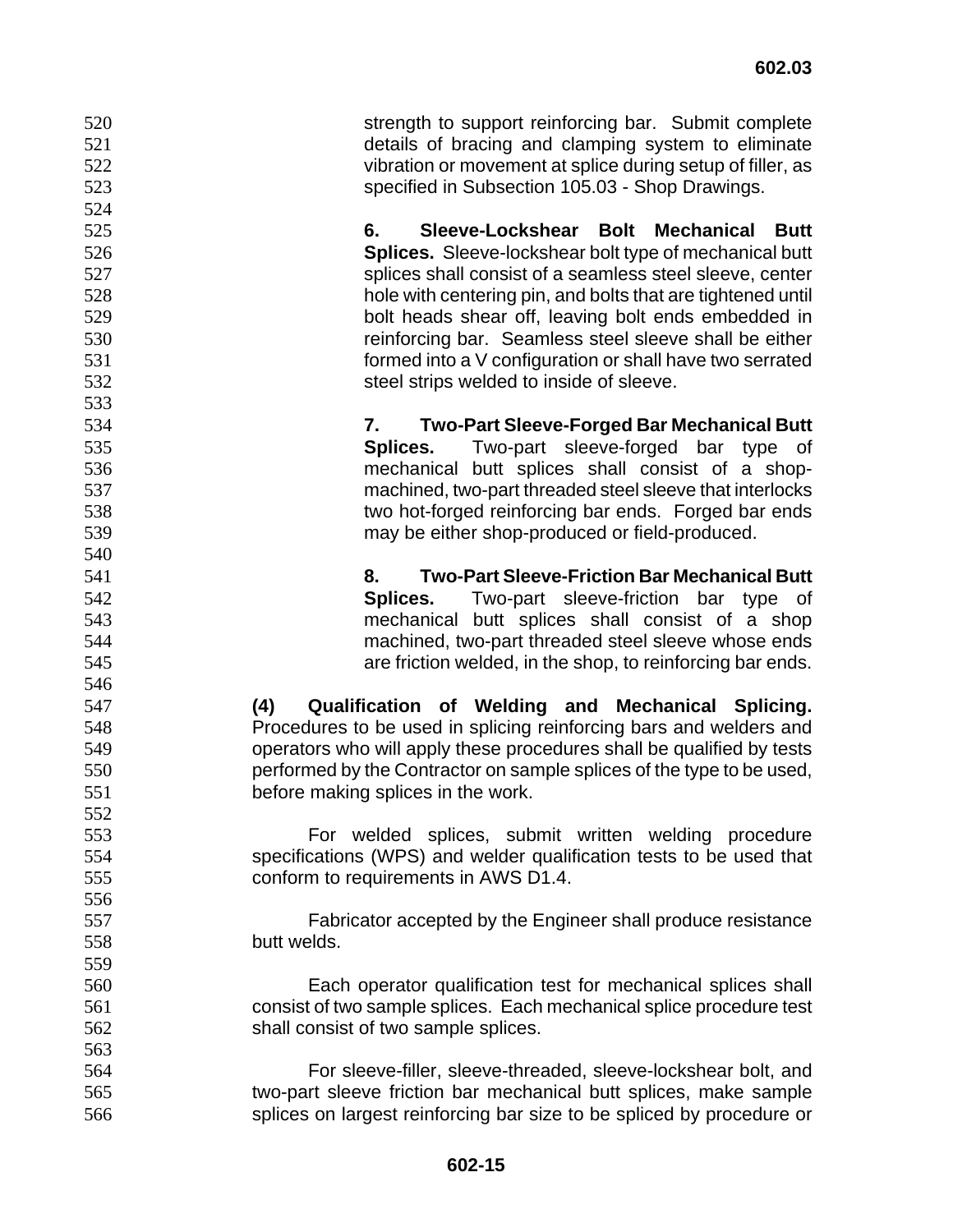| 567 | operator being tested, except that No. 14 bars may be substituted for     |
|-----|---------------------------------------------------------------------------|
| 568 | No. 18 bars.                                                              |
| 569 |                                                                           |
| 570 | For sleeve-swaged and two-part sleeve-forged mechanical butt              |
| 571 | splices, and mechanical lap splices, make sample splices on largest       |
| 572 | reinforcing bar size, of each deformation pattern to be spliced by        |
| 573 | procedure or operator being tested. When joining new reinforcing bar      |
| 574 | to existing reinforcing bar, make qualification test sample bars using    |
| 575 | only deformation patterns of new reinforcing bar to be joined.            |
| 576 |                                                                           |
| 577 | If operator is qualified for mechanical splicing of reinforcing bar       |
| 578 | of a given size, that operator will also be considered qualified for      |
| 579 | reinforcing bar sizes smaller than those used in making tests.            |
| 580 |                                                                           |
| 581 | Perform separate operator qualification test or procedure test            |
| 582 | for each mechanical splicing position and procedure that operator is      |
| 583 | expected to use in the work.                                              |
| 584 |                                                                           |
| 585 | Operator and procedure qualification tests may be performed               |
| 586 | simultaneously.                                                           |
| 587 |                                                                           |
| 588 | The Engineer will accept mechanical splice procedures and                 |
| 589 | operators based upon acceptance of previous tests performed on            |
| 590 | appropriate sample splices.                                               |
| 591 |                                                                           |
| 592 | Submit completed sample splices at least 60 inches long, with             |
| 593 | splice at mid-length.                                                     |
| 594 |                                                                           |
| 595 | Make and test sample splices in the presence of the Engineer              |
| 596 | or the Engineer's authorized representative, including tests performed    |
| 597 | by a commercial agency.                                                   |
| 598 |                                                                           |
| 599 | <b>Job Control Tests.</b> When mechanical butt splices, shop-<br>(5)      |
| 600 | produced complete joint penetration butt-welded splices, or shop-         |
| 601 | produced resistance butt-welded splices are used, submit job control      |
| 602 | tests from a qualified testing laboratory. Job control test shall consist |
| 603 | of fabrication, under conditions used to produce splice, and physical     |
| 604 | testing of three sample splices for each lot of 150 splices.              |
| 605 |                                                                           |
| 606 | A mechanical butt splice lot is defined as 150, or fraction               |
| 607 | thereof, of the same type of mechanical butt splices used for each        |
| 608 | combination of bar size and bar deformation pattern that is used in the   |
| 609 | work.                                                                     |
| 610 |                                                                           |
| 611 | A shop-produced, complete joint penetration butt-welded splice            |
| 612 | lot, or shop-produced, resistance butt-welded splice lot, is defined as   |
| 613 | 150, or fraction thereof, of the same type of welds used for each         |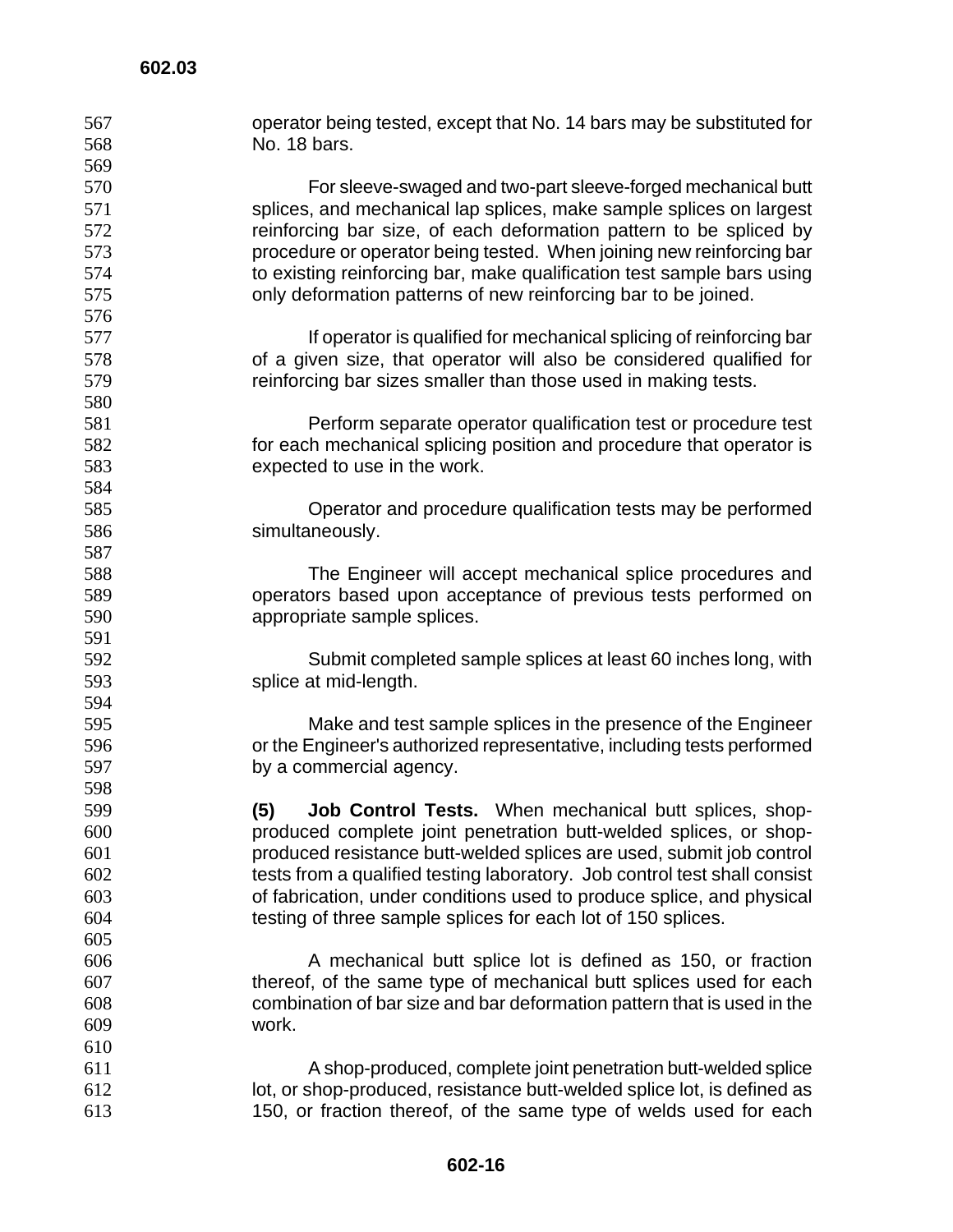combination of bar size and bar deformation pattern that is used in the work. When joining new reinforcing bar to existing bars, make job control test using only deformation patterns of new reinforcing steel to be joined. Sample splice shall consist of splice made at job site to connect two 30-inch-long minimum length bars, using same splice materials, position, location, and equipment, and following same procedures as are being used to make splices in the work. Shorter sample splice bars may be used if accepted by the Engineer. Make and test sample splices in the presence of the Engineer or the Engineer's authorized representative. Identify sample splices with weatherproof markings prior to shipment to testing laboratory. For sleeve-threaded mechanical butt splices, fabricate reinforcing bars to be used for job control tests on a random basis, during thread cutting on reinforcing steel of each lot. Ship job control test samples to jobsite with material they represent. For shop-produced, complete joint penetration butt welds, shop-produced, resistance butt-welded splices, and all types of mechanical butt splices, except sleeve-threaded type, the Engineer will designate when job control test samples are to be fabricated, and will determine limits of lot represented by each job control test. Should average of test results made on three sample splices, or should more than one sample splice in any job control test fail to meet requirements for splices, all splices represented by that test will be rejected as specified in Subsection 106.08 - Non-Conforming Materials. Rejection shall prevail unless the Contractor, at no increase in contract price or contract time, obtains and submits evidence acceptable to the Engineer, that strength and quality of splices in the work are acceptable. **(6) Nondestructive Splice Tests.** The Contractor shall perform required radiographic examinations of complete joint penetration butt-welded splices in accordance with requirements of AWS D 1.4 and as otherwise indicated in the contract documents. Prior to radiographic examination, welds shall conform to requirements of Subsection 4.4 - Quality of Welds, of AWS D1.4-98.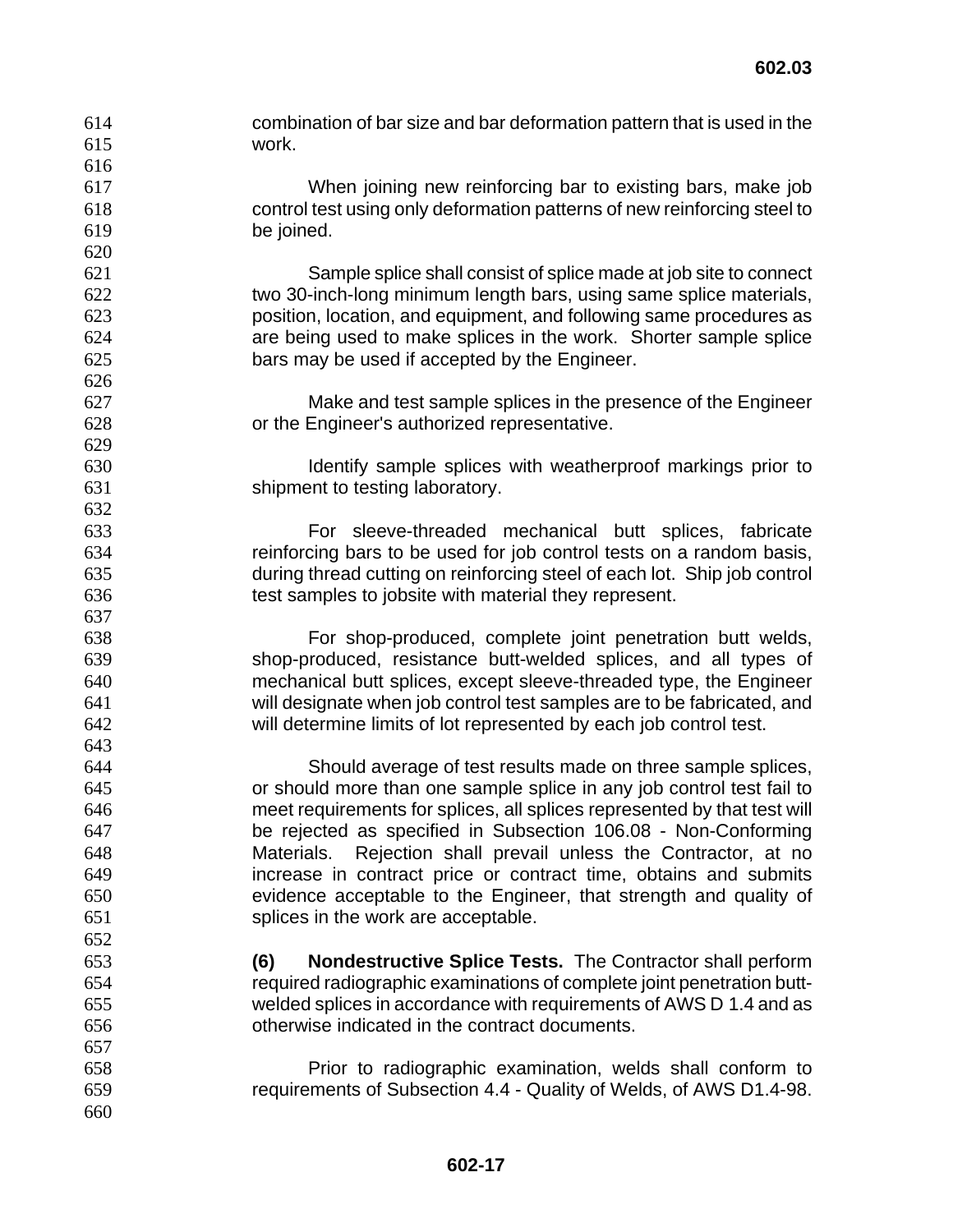Perform radiographic examinations on 25 percent of all complete joint penetration butt-welded splices from production lot. Size of production lot will be maximum of 100 splices. The Engineer will select splices that will compose production lot and also splices within each production lot to be radiographically examined. Should more than 12 percent of splices that have been radiographically examined in any production lot be defective, radiographically examine an additional 25 percent of splices, selected by the Engineer, from same production lot. Should more than 12 percent of cumulative total of splices tested from same production lot be defective, radiographically examine all remaining splices in lot. Perform additional radiographic examinations due to identification of defective splices, at no increase in contract price or contract time. Welds found to be defective shall be repaired in accordance with requirements of ANSI/AWS D1.4 at no increase in contract price or contract time. In addition to radiographic examinations performed by the Contractor, any mechanical or welded splice may be subject to inspection or nondestructive testing by the Engineer. Provide sufficient access facilities in shop and at jobsite to permit the Engineer or the Engineer's authorized representative to perform inspection or testing. Notify the Engineer in writing 48 hours prior to performing any radiographic examinations. Radiographic procedure used shall conform to ASME *Boiler and Pressure Vessel Code*, Section V, Article 2 and the following: Make two exposures for each complete joint penetration butt-welded splice. For each of the two exposures, center radiation source on each bar to be radiographed. Make first exposure with radiation source placed at zero degrees from top of weld and perpendicular to weld root, and identified with station mark of "0." When obstructions prevent zero degree placement of radiation source for first exposure, and when approved in writing by the Engineer, source may be rotated around centerline of reinforcing bar, a maximum of 25 degrees. Make second exposure at 90 degrees to "0" station mark and identify with station mark of "90." For field-produced, complete joint penetration butt welds, radiograph no more than one weld during one exposure.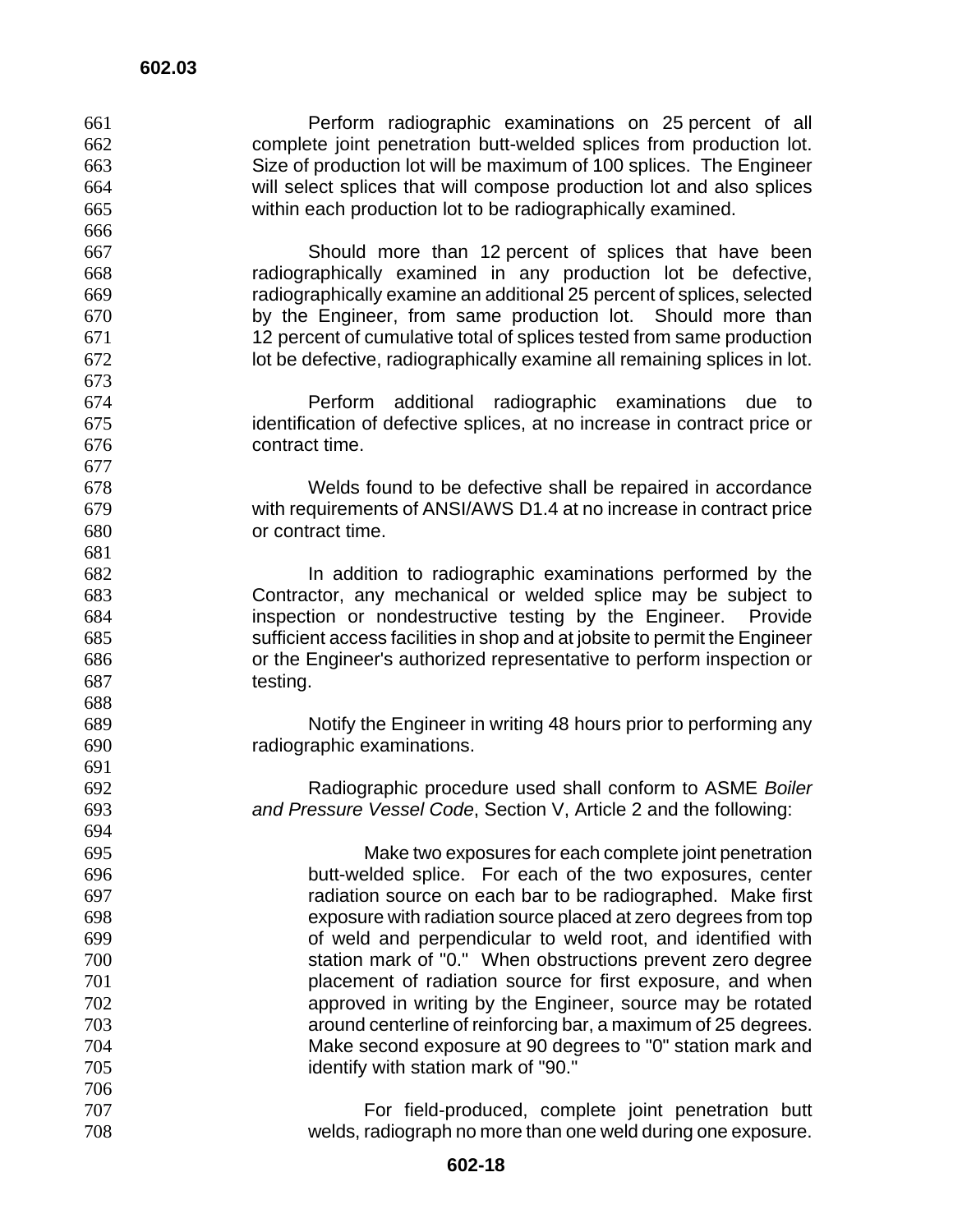For shop-produced, complete joint penetration butt welds, if more than one weld is to be radiographed during one exposure, angle between root line of each weld and direction to radiation source shall be not less than 65 degrees. Make radiographs by either X-ray or gamma ray. Radiographs made by X-ray or gamma rays shall have densities of not less than 2.3 or more than 3.5, in area of

interest. Tolerance of 0.05 in density will be allowed for densitometer variations. Gamma rays shall be from iridium 192 isotope and emitting specimen shall not exceed 0.175 inch in greatest diagonal dimension.

 Place radiographic film perpendicular to radiation source at all times; parallel to root line of weld, unless source

placement determines that film must be turned; and as close to

weld root as possible. 

Maintain minimum source-to-film distance such that radiographs maintain maximum geometric unsharpness of

0.020, regardless of reinforcing bar size. Place penetrameters on source side of bar and

perpendicular to radiation source at all times. Place one penetrameter in center of each bar to be radiographed,

perpendicular to weld root, and adjacent to weld. Penetrameter images shall not appear in weld area.

When radiography of more than one weld is being performed per exposure, include minimum of one pentrameter per bar for each exposure, or three penetrameters per exposure. When three penetrameters per exposure are used, place one penetrameter on each of the two outermost bars of

the exposure, and place remaining penetrameter on centrally located bar.

Allowable weld buildup of 0.16 inch may be added to total material thickness when determining proper penetrameter selection. No image quality indicator equivalency will be accepted. Wire penetrameters or penetrameter blocks will not be allowed.

Shim penetrameters using radiographically identical material. Penetrameter image densities shall be minimum of 2.0 and maximum of 3.6.

Use Class 1 radiographic film, regardless of reinforcing bar size.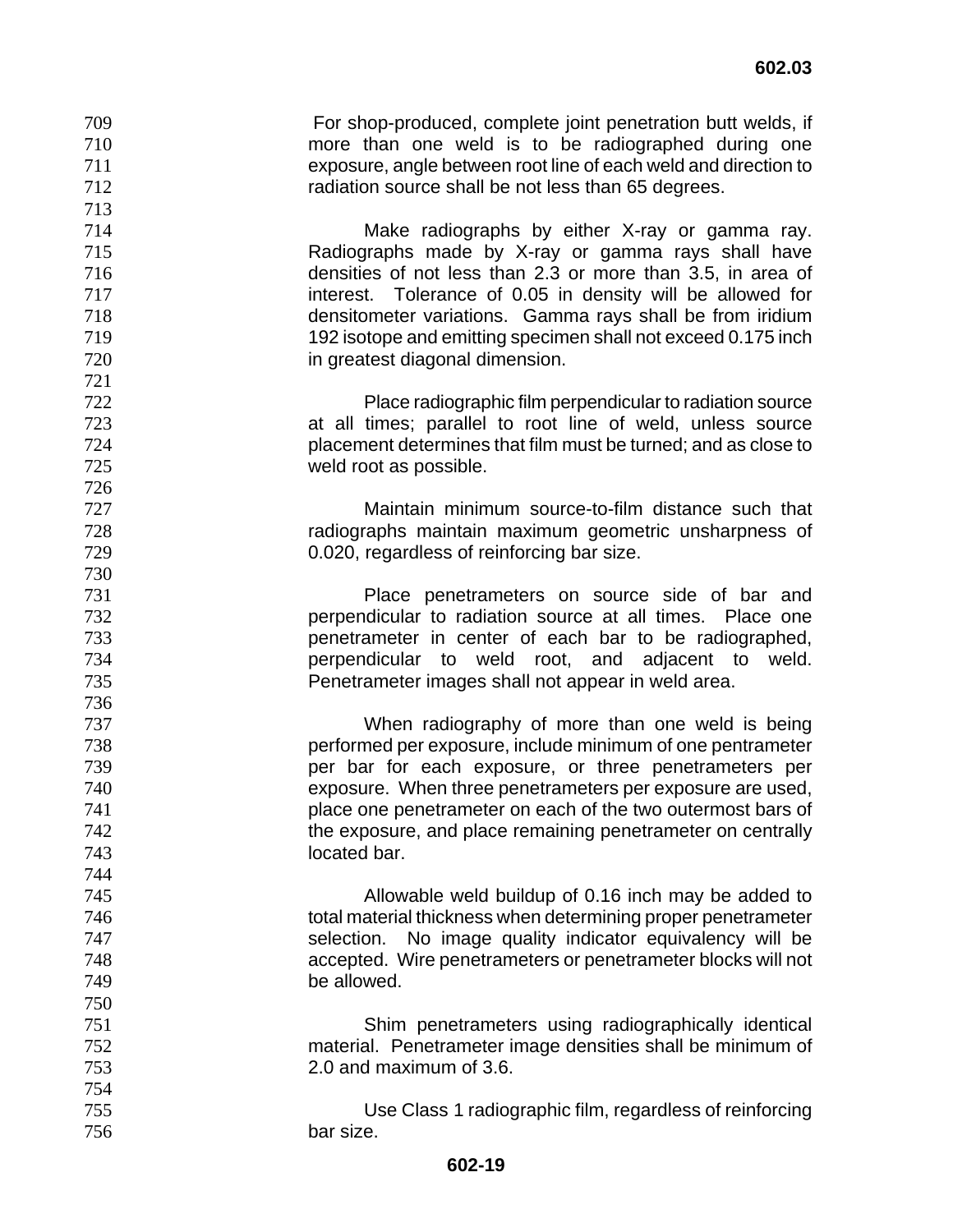| 757 |                                                                                                           |
|-----|-----------------------------------------------------------------------------------------------------------|
| 758 | Keep radiographs free of film artifacts and processing                                                    |
| 759 | defects, including streaks, scratches, pressure marks, or marks                                           |
| 760 | made for identifying film or for welding indications.                                                     |
| 761 |                                                                                                           |
| 762 | Clearly identify each splice on each radiograph. Before                                                   |
| 763 | radiographic inspection begins, radiograph identification and                                             |
| 764 | marking system shall be established between the Contractor                                                |
| 765 |                                                                                                           |
|     | and the Engineer. Identify film by lead numbers only. Etching,                                            |
| 766 | flashing, or writing in identifications of any type will not be                                           |
| 767 | permitted. Make each piece of film identification information                                             |
| 768 | legible and include, as a minimum, the following information:                                             |
| 769 | Contractor's name, date, name of nondestructive testing firm,                                             |
| 770 | initials of radiographer, contract number, part number, and                                               |
| 771 | weld number. Place the letter "R" and repair number directly                                              |
| 772 | after weld number to designate radiograph of a repaired weld.                                             |
| 773 |                                                                                                           |
| 774 | Develop radiographic film within time range of one                                                        |
| 775 | minute less to one minute more than film manufacturer's                                                   |
| 776 | recommended<br>maximum<br>development<br>time.<br>Sight                                                   |
| 777 | development will not be allowed.                                                                          |
| 778 |                                                                                                           |
| 779 | Use processing chemistry with consistent mixture and                                                      |
| 780 | quality. Keep processing rinses and tanks clean. Maintain                                                 |
| 781 | records of all developing processes and any chemical changes                                              |
| 782 | to developing processes. Submit those records to the                                                      |
| 783 | Engineer upon request. The Engineer may request, at any                                                   |
| 784 | time, that a sheet of unexposed film be processed in the                                                  |
| 785 | presence of the Engineer, to verify processing chemical and                                               |
| 786 | rinse quality.                                                                                            |
| 787 |                                                                                                           |
| 788 |                                                                                                           |
| 789 | Record results of radiographic interpretations on signed<br>certification and keep copy with film packet. |
|     |                                                                                                           |
| 790 |                                                                                                           |
| 791 | Include developer temperature, developing time, fixing                                                    |
| 792 | duration, and rinse times in technique sheets prepared in                                                 |
| 793 | accordance with ASME Boiler and Pressure Vessel Code,                                                     |
| 794 | Section V, Article 2, Section T-291.                                                                      |
| 795 |                                                                                                           |
| 796 | <b>Splicing of Welded Wire Fabric.</b> Overlap flat sheets of welded wire<br>(F)                          |
| 797 | fabric (WWF) to maintain uniform strength. Fasten sheets of WWF at ends                                   |
| 798 | and edges. Use edge lap not less than the following: one spacing of cross                                 |
| 799 | wires plus 2 inches; or 6 inches; or the numerical value of the longitudinal                              |
| 800 | wire size (W-Size Number) times 4.3 divided by the longitudinal wire spacing                              |
| 801 | in inches.                                                                                                |
| 802 |                                                                                                           |
| 803 | 602.04<br>Measurement. Reinforcing steel will be paid on a lump sum basis.                                |
| 804 | Measurement for payment will not apply.                                                                   |

Measurement for payment will not apply.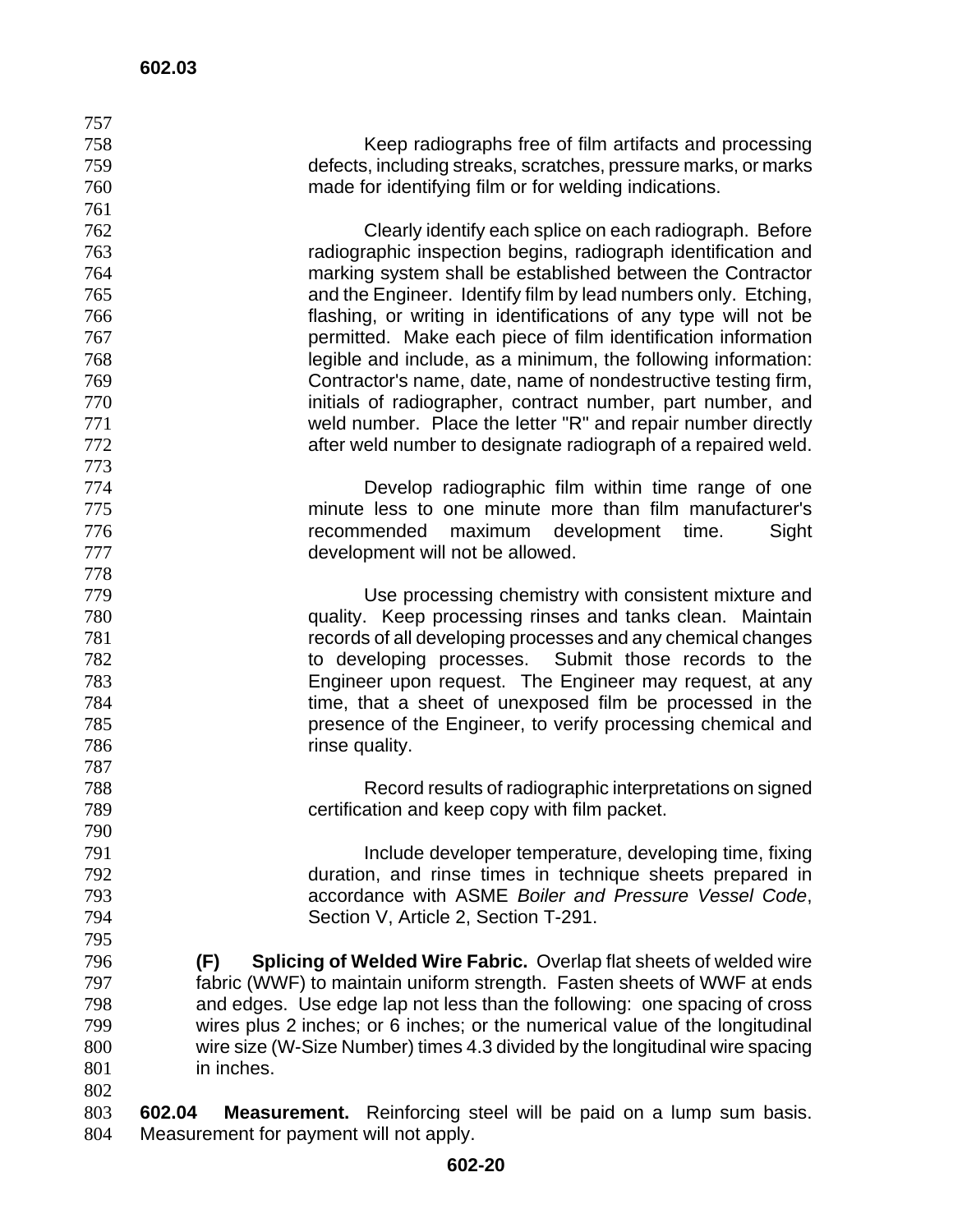806 The Engineer will base calculated weights in accordance with Table 602.04-1 807 – Bar Designation, Weight, and Area.

808

| TABLE 602.04-1 - BAR DESIGNATION, WEIGHT, AND AREA |                                           |                             |  |
|----------------------------------------------------|-------------------------------------------|-----------------------------|--|
| Bar No.                                            | <b>Weight Per Linear Foot</b><br>(Pounds) | <b>Area (Square Inches)</b> |  |
| 3                                                  | 0.376                                     | 0.11                        |  |
| 4                                                  | 0.668                                     | 0.20                        |  |
| 5                                                  | 1.043                                     | 0.31                        |  |
| 6                                                  | 1.502                                     | 0.44                        |  |
| $\overline{7}$                                     | 2.044                                     | 0.60                        |  |
| 8                                                  | 2.670                                     | 0.79                        |  |
| 9                                                  | 3.400                                     | 1.00                        |  |
| 10                                                 | 4.303                                     | 1.27                        |  |
| 11                                                 | 5.313                                     | 1.56                        |  |
| 14                                                 | 7.65                                      | 2.25                        |  |
| 18                                                 | 13.60                                     | 4.00                        |  |

809

**602.05 Payment.** The Engineer will pay for accepted reinforcing steel on a contract lump sum basis. Payment will be full compensation for the work prescribed in this section and Subsection 109.01 – Schedule of Agreed Prices for Lump Sum Price Items.

814

816

815 Pay under:

817 **Pay Item Pay Unit** 

818

819 Reinforcing Steel for \_\_\_\_\_\_\_\_\_\_\_\_\_ Lump Sum 820

The Engineer will not pay for clips, wire, or other material used for fastening reinforcement in place separately and will consider the cost for clips, wire, or other material used for fastening reinforcement in place as included in the contract price 824